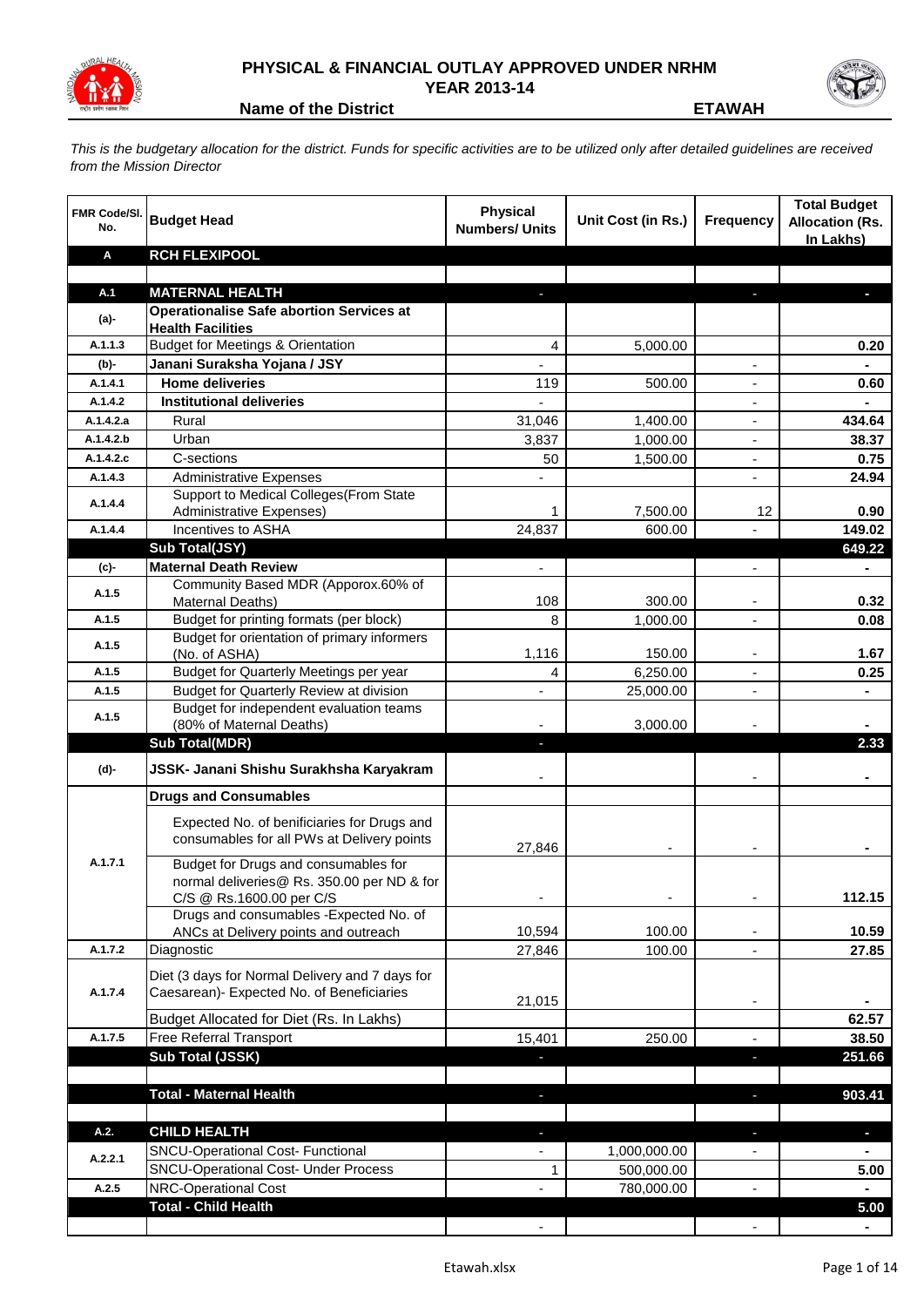| FMR Code/SI.<br>No. | <b>Budget Head</b>                                                                          | <b>Physical</b><br><b>Numbers/ Units</b> | Unit Cost (in Rs.) | Frequency                | <b>Total Budget</b><br><b>Allocation (Rs.</b><br>In Lakhs) |
|---------------------|---------------------------------------------------------------------------------------------|------------------------------------------|--------------------|--------------------------|------------------------------------------------------------|
| A.3                 | <b>FAMILY PLANNING</b>                                                                      |                                          |                    | ٠                        |                                                            |
| A.3.1               | <b>Terminal/Limiting Methods</b>                                                            |                                          |                    |                          |                                                            |
|                     | Orientation workshop, dissemination of                                                      |                                          |                    |                          |                                                            |
| A.3.1.1             | manuals on FP standards & quality<br>assurance of sterilisation services, fixed day         |                                          |                    |                          |                                                            |
|                     | planning meeting                                                                            | 1                                        | 25,000.00          |                          | 0.25                                                       |
| A.3.1.2             | Female Sterilisation Camps Proposed                                                         | 148                                      | 2,000.00           |                          | 2.96                                                       |
| A.3.1.3             | <b>NSV Camps Proposed</b>                                                                   | 4                                        | 3,500.00           | $\blacksquare$           | 0.14                                                       |
| A.3.1.4             | <b>Compensation for Female Sterilisation</b>                                                | 3,520                                    | 1,000.00           | $\blacksquare$           | 35.20                                                      |
| A.3.1.5             | Compensation for male sterilization/NSV                                                     |                                          |                    |                          |                                                            |
|                     | Acceptance                                                                                  | 30                                       | 1,500.00           | $\overline{a}$           | 0.45                                                       |
| A.3.1.6             | Orientation Workshop on accreditation of<br>private providers to provide sterilization      |                                          |                    |                          |                                                            |
|                     | services                                                                                    | 1                                        | 10,000.00          | $\blacksquare$           | 0.10                                                       |
| A.3.2               | <b>Spacing Methods</b>                                                                      |                                          |                    |                          |                                                            |
| A.3.2.2             | IUD services at health facilities (including                                                |                                          |                    |                          |                                                            |
|                     | fixed day services at Sub Centres-L1)                                                       | 28                                       | 3,000.00           |                          | 0.84                                                       |
|                     | IUD services at health facilities (including                                                |                                          |                    |                          |                                                            |
| A.3.2.3             | fixed day services at Sub Centre-L1 ) No. of<br><b>IUCD</b> insertions                      | 21,712                                   | 20.00              |                          | 4.34                                                       |
|                     |                                                                                             |                                          |                    |                          |                                                            |
|                     | POL for Family Planning/ Others (including<br>additional mobility support to surgeon's team |                                          |                    |                          |                                                            |
| A.3.3               | if req)-Budget given according to total nos.                                                |                                          |                    |                          |                                                            |
|                     | of Female Sterilization Camps.                                                              |                                          |                    |                          |                                                            |
| A.3.5.2             | <b>Performance rewards</b>                                                                  | 148                                      | 1,000.00           |                          | 1.48                                                       |
|                     |                                                                                             |                                          |                    |                          |                                                            |
|                     | Division level: Rs. 11.25 Lakh @ Rs.                                                        |                                          |                    |                          |                                                            |
|                     | 62,500/- per division (Rs.20,000 for 1st, Rs.<br>15,000 for 2nd and Rs. 10,000 for 3rd      |                                          |                    |                          |                                                            |
|                     | position for best performing tubectomy                                                      |                                          |                    |                          |                                                            |
|                     | surgeon at each division, Rs. 15,000 for best                                               |                                          |                    |                          |                                                            |
|                     | performing NSV surgeon, and Rs.2000/- for                                                   |                                          |                    |                          |                                                            |
|                     | best SN and Rs.500/- for best ANM).                                                         |                                          | 62,500.00          |                          |                                                            |
| A.3.5.3             | <b>World Population Day' celebration</b>                                                    | $\mathbf{r}$                             |                    | $\blacksquare$           | $\blacksquare$                                             |
|                     | For District level activities                                                               | 1                                        | 100,000.00         | $\overline{\phantom{a}}$ | 1.00                                                       |
|                     | For Block level activities                                                                  | 8                                        | 10,000.00          | $\blacksquare$           | 0.80                                                       |
| A.3.5.4             | Other strategies/ activities                                                                |                                          |                    |                          |                                                            |
| A.3.5.4.2           | Orientation of district nodal officers for                                                  |                                          |                    |                          |                                                            |
|                     | change in FP Beema Policy-No. of<br>Workshops                                               |                                          | 10,000.00          |                          | 0.10                                                       |
|                     | <b>Total -Family Planning</b>                                                               |                                          |                    |                          | 47.66                                                      |
|                     |                                                                                             |                                          |                    |                          |                                                            |
| A.4                 | <b>ADOLESCENT REPRODUCTIVE AND</b>                                                          |                                          |                    |                          |                                                            |
|                     | <b>SEXUAL HEALTH / ARSH</b>                                                                 |                                          |                    |                          |                                                            |
| A.4.1.4             | <b>Operating Expenses</b>                                                                   |                                          |                    |                          |                                                            |
|                     | For Existing Clinics                                                                        |                                          | 2,500.00           | 12                       |                                                            |
| A.4.2               | <b>School Health programme</b><br>Dissemination of Guidelines for School                    |                                          |                    |                          |                                                            |
| A.4.2.1             | Health Programme (14 Nos. for each Block                                                    |                                          |                    |                          |                                                            |
|                     | and 7 Nos. for District Level)                                                              | 119                                      | 75.00              | 1                        | 0.09                                                       |
| A.4.2.2             | Convergence Meeting at Block level (Twice                                                   |                                          |                    |                          |                                                            |
|                     | in a year)                                                                                  | 8                                        | 2,500.00           | 2                        | 0.40                                                       |
| A.4.2.3             | Mobility Support (For Block Level)                                                          | 8                                        | 25,000.00          | 6                        | 12.00                                                      |
| A.4.3               | <b>Other strategies/activities</b>                                                          |                                          |                    |                          |                                                            |
| A.4.3.2             | <b>Menstrual Hygiene</b><br>No.of Blocks                                                    |                                          |                    |                          |                                                            |
|                     | No.of ASHAs                                                                                 |                                          |                    |                          |                                                            |
|                     | One Planning & Sensitization meeting at                                                     |                                          |                    |                          |                                                            |
|                     | Dist.level @Rs.5000/-meeting                                                                |                                          | 5,000.00           |                          |                                                            |
|                     | One Review & Refresher meeting at                                                           |                                          |                    |                          |                                                            |
|                     | Dist.level @Rs.5000/-meeting                                                                |                                          | 5,000.00           |                          |                                                            |
|                     | Reporting Register for District & Blocks                                                    |                                          |                    |                          |                                                            |
|                     | @Rs.30/-register                                                                            |                                          | 30.00              |                          |                                                            |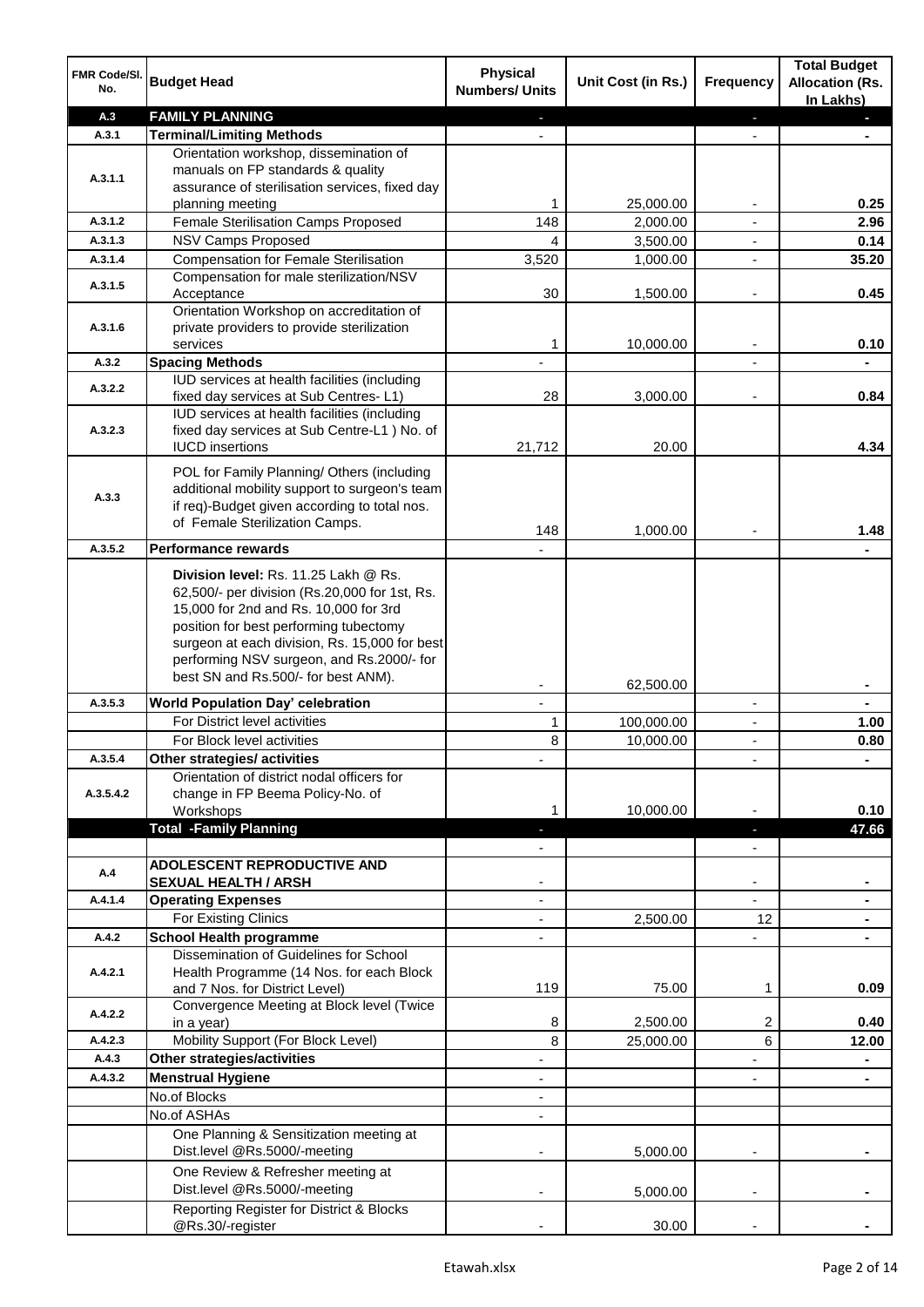| FMR Code/SI.<br>No. | <b>Budget Head</b>                                                                                                                                         | <b>Physical</b><br><b>Numbers/ Units</b> | Unit Cost (in Rs.) | Frequency      | <b>Total Budget</b><br><b>Allocation (Rs.</b><br>In Lakhs) |
|---------------------|------------------------------------------------------------------------------------------------------------------------------------------------------------|------------------------------------------|--------------------|----------------|------------------------------------------------------------|
|                     | Reporting Register for ASHA @Rs.30/-registe                                                                                                                |                                          | 30.00              | $\overline{a}$ |                                                            |
|                     | Storage Almirahs for District & Blocks                                                                                                                     |                                          |                    |                |                                                            |
|                     | @Rs.5000/- Almirahs                                                                                                                                        |                                          | 5,000.00           |                |                                                            |
|                     | 2 Flex banner with hanging rod per                                                                                                                         |                                          |                    |                |                                                            |
|                     | block/Dist.@Rs.500/-banner<br><b>Sub-total ARSH</b>                                                                                                        |                                          | 500.00             | J,             | 12.49                                                      |
|                     |                                                                                                                                                            |                                          |                    |                |                                                            |
| A.5                 | <b>URBAN RCH (focus on Urban slums)</b>                                                                                                                    |                                          |                    | J,             |                                                            |
| A.5.2               | Human Resource for Urban Health                                                                                                                            |                                          |                    |                |                                                            |
| A.5.2.1             | Doctors/Mos                                                                                                                                                | 6                                        | 36,000.00          | 6              | 12.96                                                      |
| A.5.2.4             | <b>ANM</b>                                                                                                                                                 | 6                                        | 9,900.00           | 6              | 3.56                                                       |
| A.5.2.5             | <b>Staff Nurse</b>                                                                                                                                         | 6                                        | 16,500.00          | 6              | 5.94                                                       |
| A.5.2.12            | Sweeper cum Choukidar                                                                                                                                      | 6                                        | 4,950.00           | 6              | 1.78                                                       |
| A.5.3               | Operating expenses for UHP and UHC                                                                                                                         |                                          |                    |                |                                                            |
|                     | Rent @7000/Month/Centre                                                                                                                                    | 6                                        | 7,000.00           | 6              | 2.52                                                       |
|                     | Telephone Bills @ 1000/Month/Centre                                                                                                                        | 6                                        | 1,000.00           | 6              | 0.36                                                       |
|                     | Electricity Bills @ 1500/Month/Centre                                                                                                                      | 6                                        | 1,500.00           | 6              | 0.54                                                       |
|                     | Contingency @ 500/Month/Centre                                                                                                                             | 6                                        | 500.00             | 6              | 0.18                                                       |
|                     | <b>Total- Urban Health</b>                                                                                                                                 |                                          |                    | п              | 27.85                                                      |
|                     |                                                                                                                                                            |                                          |                    |                |                                                            |
| A.7                 | <b>PNDT Activities</b>                                                                                                                                     |                                          |                    |                |                                                            |
| A.7.1               | <b>Support to PC-PNDT Cells</b>                                                                                                                            |                                          |                    |                |                                                            |
|                     | <b>Divisional Level</b>                                                                                                                                    | $\overline{\phantom{a}}$                 |                    |                |                                                            |
|                     | Remuneration of Data Assistant (At Each<br>Division PC-PNDT Cell)                                                                                          |                                          | 17,000.00          | 12             |                                                            |
|                     | Contingency for the operation of cell @<br>Rs.20000/-                                                                                                      |                                          | 20,000.00          | 1              |                                                            |
|                     | One time office setup cost @ Rs.100000/-                                                                                                                   | $\blacksquare$                           | 100,000.00         | 1              |                                                            |
|                     | <b>District Level</b>                                                                                                                                      |                                          |                    |                |                                                            |
|                     | Remuneration of Data Entry Operator (At<br>Each District PC-PNDT Cell)                                                                                     | 1                                        | 10,000.00          | 12             | 1.20                                                       |
|                     | Contingency for the operation of cell @<br>Rs.20000/-                                                                                                      | 1                                        | 20,000.00          | 1              | 0.20                                                       |
|                     | One time office setup cost @ Rs. 50000/-                                                                                                                   | $\mathbf{1}$                             | 50,000.00          | $\mathbf{1}$   | 0.50                                                       |
| A.7.2               | <b>Other PNDT activities</b>                                                                                                                               |                                          |                    |                | $\blacksquare$                                             |
| A.7.2.3             | Visit of division level inspection committees (<br>TA/DA of Additional Director will be incurred<br>from this amount) @ Rs.30000 for 10 visit in<br>a year |                                          | 3,000.00           | 10             |                                                            |
| A.7.2.8             | Orientation of members of the district<br>advisory committees at Division Levels (No.<br>of Workshops)                                                     | ٠                                        | 25,000.00          | 1              |                                                            |
| A.7.2.10            | District Level Sensitization (No. of<br>Workshops)                                                                                                         | 1                                        | 10,000.00          |                | 0.10                                                       |
|                     | <b>Total-PC-PNDT</b>                                                                                                                                       |                                          |                    |                | 2.00                                                       |
| A.8                 | <b>Human Resources</b>                                                                                                                                     |                                          |                    | ٠              | $\blacksquare$                                             |
| A.8.1               | <b>Contractual Staff &amp; Services</b>                                                                                                                    |                                          |                    |                |                                                            |
| A.8.1.1.1.f         | Honoraria for ANMs at Sub Centres                                                                                                                          | 29                                       | 10,000.00          | 6              | 17.40                                                      |
| A.8.1.1.2.f         | Honoraria for Staff Nurses - SNCU                                                                                                                          | 8                                        | 16,500.00          | 6              | 7.92                                                       |
| A.8.1.1.2.f         | Honoraria for Staff Nurses -NRC                                                                                                                            | ÷,                                       | 16,500.00          | 6              | $\blacksquare$                                             |
| A.8.1.2.1           | Honoraria for Laboratory Technicians                                                                                                                       | 4                                        | 11,880.00          | 6              | 2.85                                                       |
| A.8.1.3.5.d         | Honoraria for Paediatricians- Child Health                                                                                                                 | 3                                        | 48,000.00          | 6              | 8.64                                                       |
| A.8.1.3.7           | Honoraria for Dental Doctors                                                                                                                               | 4                                        | 35,000.00          | 6              | 8.40                                                       |
| A.8.1.5.8           | Honoraria for M.O.(Training Coordinators for<br>training NRCs/SNCUs)                                                                                       |                                          | 36,000.00          | 6              |                                                            |
| A.8.1.7.2           | Honoraria for X-Ray Technicians                                                                                                                            | $\overline{\mathbf{c}}$                  | 11,800.00          | 6              | 1.42                                                       |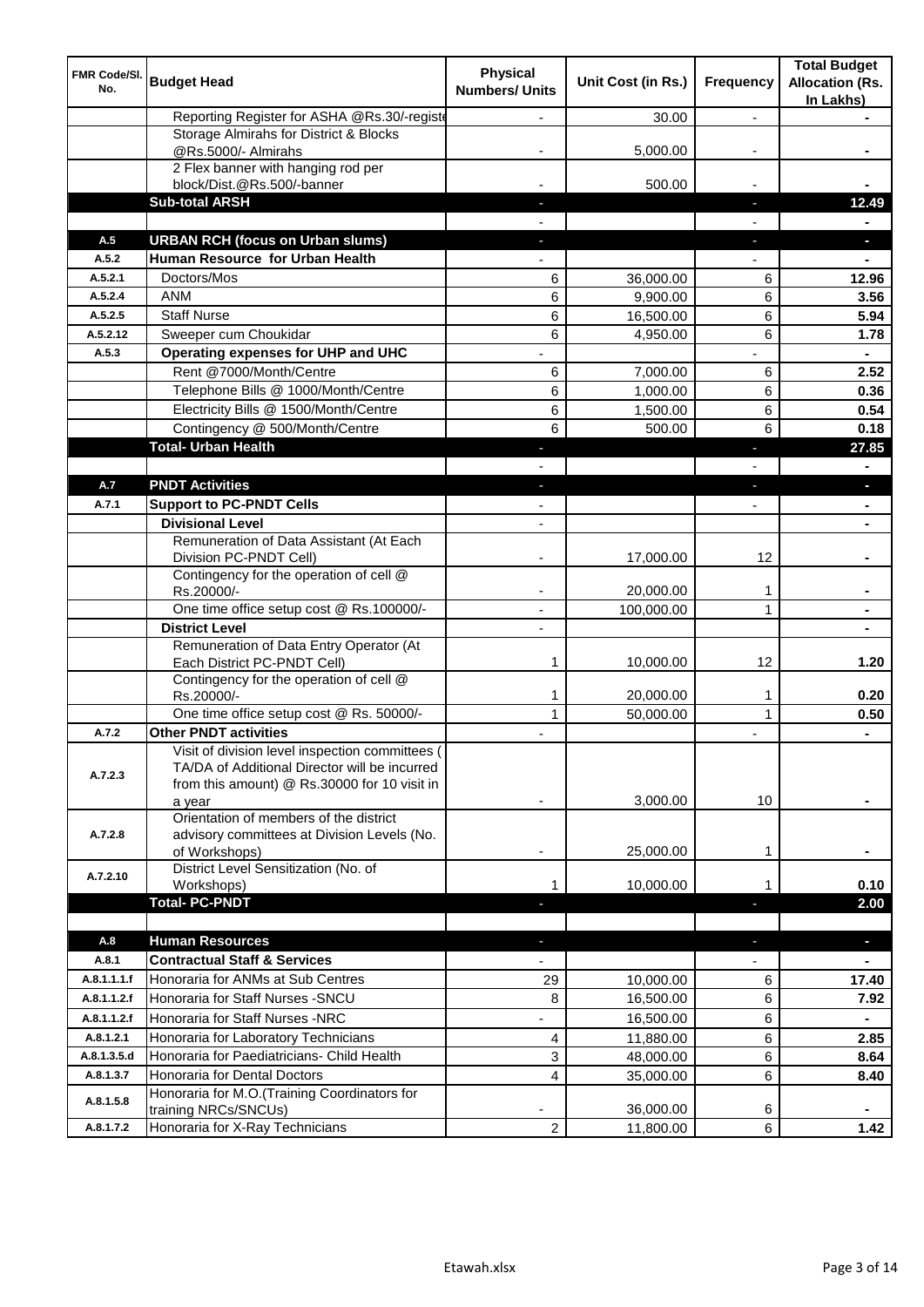| FMR Code/SI.<br>No. | <b>Budget Head</b>                                                          | <b>Physical</b><br><b>Numbers/ Units</b> | Unit Cost (in Rs.) | <b>Frequency</b>         | <b>Total Budget</b><br><b>Allocation (Rs.</b><br>In Lakhs) |
|---------------------|-----------------------------------------------------------------------------|------------------------------------------|--------------------|--------------------------|------------------------------------------------------------|
| A.8.1.7.4           | <b>School Health Teams (Exclusively for SH)</b>                             |                                          |                    |                          |                                                            |
| A.8.1.7.4.a         | <b>Honoraria for Medical Officers</b>                                       |                                          |                    |                          |                                                            |
|                     | No. of MBBS Doctors-Existing                                                | 4                                        | 36,000.00          | 6                        | 8.64                                                       |
|                     | No. of MBBS Doctors-New                                                     | 4                                        | 36,000.00          | 2                        | 2.88                                                       |
|                     | No. of BDS Doctors-Existing                                                 | 3                                        | 35,000.00          | 6                        | 6.30                                                       |
|                     | No. of AYUSH Doctors-Existing                                               | 8                                        | 24,000.00          | 6                        | 11.52                                                      |
|                     | No. of AYUSH Doctors-New                                                    | 8                                        | 24,000.00          | $\overline{c}$           | 3.84                                                       |
| A.8.1.7.4.b         | <b>Honoraria for Physiotherapists</b>                                       | 6                                        | 11,880.00          | 6                        | 4.28                                                       |
| A.8.1.7.4.c         | <b>Honoraria for Dental Hygienists</b>                                      |                                          | 11,880.00          | 6                        |                                                            |
| A.8.1.7.4.d         | Honoraria for Ophthalmic Assistants                                         | 10                                       | 11,880.00          | 6                        | 7.13                                                       |
| A.8.1.7.4.e         | Honoraria for Staff Nurses/GNMs-Existing                                    | 16                                       | 16,500.00          | 6                        | 15.84                                                      |
|                     | Honoraria for Staff Nurses/GNMs-New                                         |                                          | 16,500.00          | 2                        |                                                            |
| A.8.1.7.4.g         | Honoraria for ANMs-Existing                                                 | ÷,                                       | 10,000.00          | 6                        | $\blacksquare$                                             |
|                     | Honoraria for ANMs-New                                                      |                                          | 10,000.00          | $\overline{c}$           |                                                            |
|                     | Honoraria for FP Counsellors(@ Rs.9300/-                                    |                                          |                    |                          |                                                            |
| A.8.1.7.5.1         | (Rs.9000/-Honoraria and 300/-for                                            |                                          |                    |                          |                                                            |
|                     | communication support)                                                      | 4                                        | 9,300.00           | 6                        | 2.23                                                       |
| A.8.1.7.5.2         | <b>Honoraria for ARSH Counsellors</b>                                       |                                          | 12,000.00          | 6                        | $\blacksquare$                                             |
| A.8.1.7.5.4         | <b>Honoraria for Nutritionist-NRC</b>                                       | $\overline{\phantom{0}}$                 | 15,000.00          | 6                        | $\blacksquare$                                             |
|                     | <b>Honoraria for Staff under Routine</b>                                    |                                          |                    |                          |                                                            |
|                     | Immunization<br>Refrigerator Mechanics-District Level                       |                                          |                    |                          |                                                            |
|                     | Cold Chain Handlers-District Level                                          |                                          | 16,500.00          | 6                        |                                                            |
| A.8.1.7.7           | Vaccine Store Keepers-Division Level                                        | $\mathbf{1}$                             | 9,900.00           | 6                        | 0.59                                                       |
|                     |                                                                             | ä,                                       | 22,000.00          | 6                        |                                                            |
|                     | Refrigerator Mechanics-Division Level<br>Vaccine Van Drivers-Division Level | ä,                                       | 16,500.00          | 6                        | $\blacksquare$                                             |
|                     |                                                                             | ÷,                                       | 16,500.00          | 6                        | $\blacksquare$                                             |
|                     | Cold Chain Handlers-Division Level                                          | ÷,                                       | 9,900.00           | 6                        |                                                            |
| A.8.1.9             | <b>Honoraria for Data Entry Operators</b>                                   | $\overline{c}$                           | 8,800.00           | 6                        | 1.06                                                       |
| A.8.1.11.f          | <b>Honoraria for Caretakers-NRC</b>                                         |                                          | 4,000.00           | 6                        |                                                            |
| A.8.1.11.f          | <b>Honoraria for Cooks-NRC</b><br><b>TOTAL - HUMAN RESOURCE</b>             |                                          | 5,000.00           | 6                        | 110.93                                                     |
|                     |                                                                             |                                          |                    |                          |                                                            |
| A.9                 | <b>TRAINING</b>                                                             | ٠                                        |                    | ٠                        | D.                                                         |
|                     |                                                                             |                                          |                    |                          |                                                            |
| A.9.3               | <b>Maternal Health Training</b>                                             |                                          |                    |                          |                                                            |
| A.9.3.1             | <b>Skilled Attendance at Birth / SBA</b>                                    | $\overline{\phantom{a}}$                 |                    | ä,                       | $\blacksquare$                                             |
| A.9.3.1.1           | Setting up of SBA Training Centres                                          | 1                                        | 25,000.00          | $\overline{\phantom{0}}$ | 0.25                                                       |
|                     | <b>Training of Staff Nurses in SBA</b>                                      | $\overline{a}$                           |                    | ٠                        |                                                            |
| A.9.3.1.4           | Total Batches to be conducted (4 Per                                        |                                          |                    |                          |                                                            |
|                     | Batch)@ Rs.103300/ Batch                                                    | 4                                        | 103,300.00         | -                        | 4.13                                                       |
| A.9.3.4             | <b>Safe Abortion Services Training</b>                                      |                                          |                    |                          |                                                            |
|                     | <b>Training of Medical Officers in safe</b>                                 |                                          |                    |                          |                                                            |
|                     | abortion                                                                    |                                          |                    | -                        |                                                            |
| A.9.3.4.2           | Total Batches to be conducted @ Rs.52000                                    |                                          |                    |                          |                                                            |
|                     | /batch                                                                      | $\overline{\phantom{0}}$                 | 52,000.00          |                          | $\blacksquare$                                             |
| A.9.3.5             | RTI / STI Training                                                          | ÷,                                       |                    | $\frac{1}{2}$            | $\blacksquare$                                             |
|                     | Training of Medical Officers in RTI/STI                                     | $\overline{\phantom{a}}$                 |                    | L.                       | $\blacksquare$                                             |
| A.9.3.5.3           | Total Batches to be conducted @ Rs.72600                                    |                                          |                    |                          |                                                            |
|                     | /batch                                                                      | 1                                        | 72,600.00          |                          | 0.73                                                       |
|                     | Sub Total - Maternal Health Training                                        |                                          |                    |                          | 5.11                                                       |
|                     |                                                                             |                                          |                    |                          |                                                            |
| A.9.5               | <b>Child Health Training</b>                                                | ٠                                        |                    | ٠                        | ٠                                                          |
| A.9.5.2.2           | <b>F-IMNCI Training for Medical Officers</b>                                | $\overline{\phantom{0}}$                 |                    |                          | $\blacksquare$                                             |
|                     | <b>Total Training Load</b>                                                  | $\overline{\phantom{a}}$                 | ٠                  |                          | $\blacksquare$                                             |
|                     | <b>Batch Size/Participants</b>                                              | 16                                       |                    |                          | ٠                                                          |
|                     | No. of Batches                                                              | ÷,                                       | 212,900.00         | $\overline{\phantom{a}}$ | $\blacksquare$                                             |
|                     | Total Batches to be observed(25% of                                         |                                          |                    |                          |                                                            |
|                     | organized batches)                                                          |                                          | 7,500.00           |                          |                                                            |
| A.9.5.2.3           | <b>F-IMNCI Training for Staff Nurses</b>                                    |                                          |                    | $\overline{\phantom{a}}$ | $\blacksquare$                                             |
|                     | <b>Total Training Load</b>                                                  | 192                                      |                    |                          |                                                            |
|                     | <b>Batch Size/Participants</b>                                              | 16                                       |                    |                          |                                                            |
|                     | No. of Batches                                                              | 12                                       | 206,900.00         |                          | 24.83                                                      |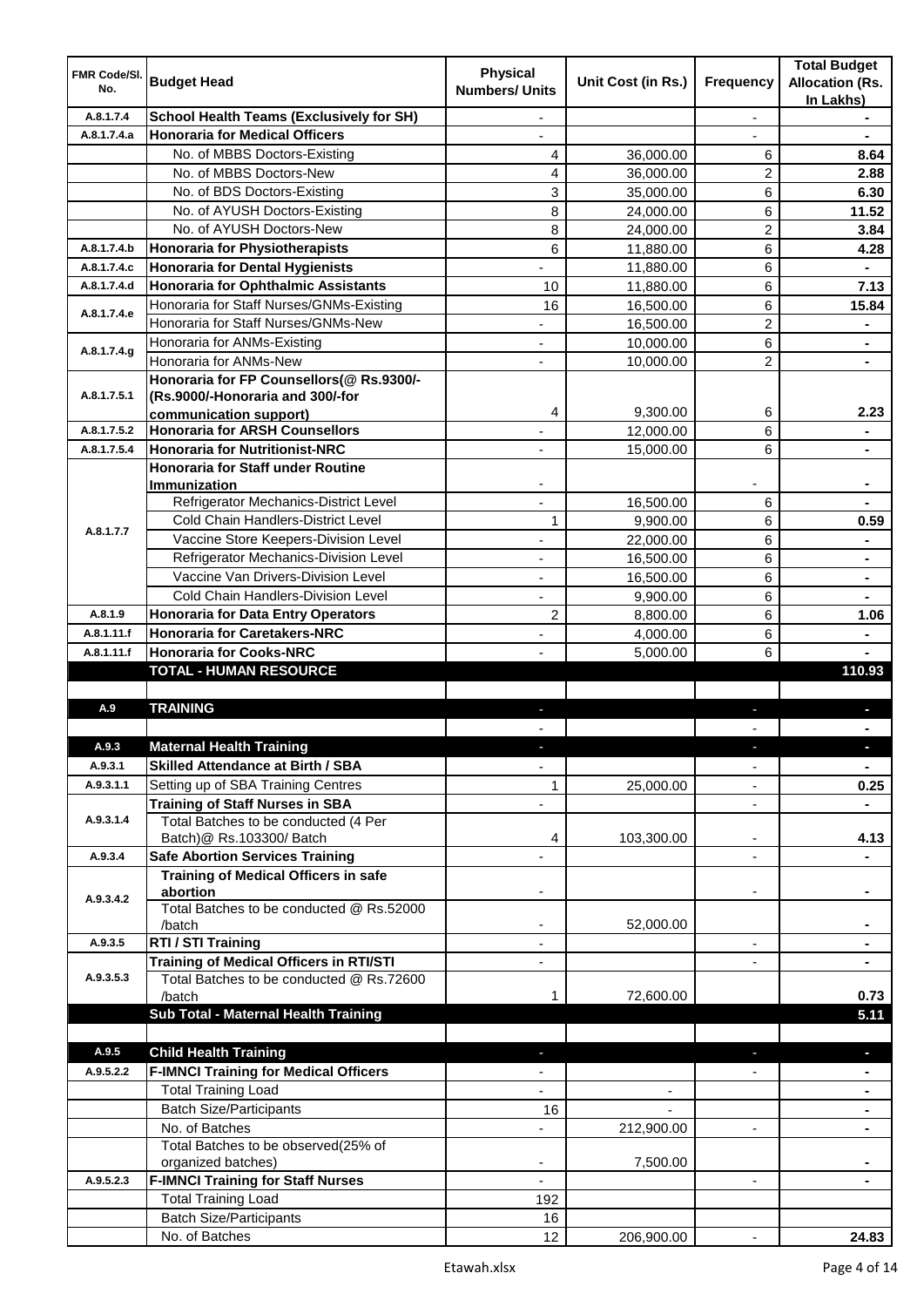| <b>FMR Code/SI.</b><br>No. | <b>Budget Head</b>                                                                      | <b>Physical</b><br><b>Numbers/ Units</b> | Unit Cost (in Rs.) | Frequency                | <b>Total Budget</b><br><b>Allocation (Rs.</b><br>In Lakhs) |
|----------------------------|-----------------------------------------------------------------------------------------|------------------------------------------|--------------------|--------------------------|------------------------------------------------------------|
|                            | Total Batches to be observed(25% of<br>organized batches)                               | 4                                        | 7,500.00           |                          | 0.30                                                       |
| A.9.5.5.2.a                | <b>IMNCI Plus(CCSP)-10 Days TOT for</b>                                                 |                                          |                    |                          |                                                            |
|                            | <b>Physicians</b>                                                                       |                                          |                    |                          |                                                            |
|                            | <b>Total Training Load</b>                                                              |                                          |                    |                          |                                                            |
|                            | <b>Batch Size/Participants</b><br>No. of Batches                                        | 24                                       |                    |                          |                                                            |
|                            | Total Batches to be observed(25% of                                                     |                                          | 576,300.00         |                          |                                                            |
|                            | organized batches)                                                                      |                                          | 11,000.00          |                          |                                                            |
|                            | Sub Total- Child Health Training                                                        |                                          |                    |                          | 25.13                                                      |
|                            |                                                                                         |                                          |                    |                          |                                                            |
| A.9.7                      | Adolescent Reproductive and Sexual Health/                                              |                                          |                    |                          |                                                            |
|                            | <b>ARSH Training</b>                                                                    |                                          |                    |                          |                                                            |
| A.9.7.4                    | <b>ARSH training for ANMs/LHVs</b><br>Total Batches to be conducted@ Rs.71000/          |                                          |                    |                          |                                                            |
|                            | <b>Batch</b>                                                                            | 3                                        | 71,000.00          |                          | 2.13                                                       |
|                            | <b>Sub Total- ARSH Training</b>                                                         |                                          |                    |                          | 2.13                                                       |
|                            |                                                                                         |                                          |                    |                          |                                                            |
| A.9.8.4.2                  | <b>Clinical Establishment Act</b>                                                       | 1                                        | 798,000.00         | $\overline{\phantom{a}}$ | 7.98                                                       |
|                            |                                                                                         |                                          |                    |                          |                                                            |
|                            | <b>TOTAL - Training</b>                                                                 |                                          |                    |                          | 40.35                                                      |
|                            |                                                                                         |                                          |                    |                          |                                                            |
| A.10                       | PROGRAMME MANAGEMENT                                                                    |                                          |                    |                          | a.                                                         |
| A.10.2                     | <b>District Programme Management Support</b>                                            |                                          |                    |                          |                                                            |
|                            | Unit                                                                                    |                                          |                    |                          |                                                            |
|                            | <b>Contractual Staffs for DPMSU</b>                                                     |                                          |                    |                          |                                                            |
| A.10.2.1                   | Honoraria for District Programme Manager                                                | 1                                        | 32,700.00          | 6                        | 1.96                                                       |
| A.10.2.2                   | Honoraria for District Accounts Manager<br>Honoraria for District Data Manager(District | $\mathbf{1}$                             | 26,650.00          | 6                        | 1.60                                                       |
| A.10.2.3                   | Data cum Account Assistant)                                                             | 1                                        | 18,150.00          | 6                        | 1.09                                                       |
| A.10.2.7                   | Honoraria for Office Assistant                                                          | 1                                        | 7,000.00           | 6                        | 0.42                                                       |
| A.10.2.8.1                 | Operational Expenses for DPMU unit                                                      | 1                                        | 75,000.00          | 6                        | 4.50                                                       |
| A.10.2.8.2                 | Honoraria for District Community Process                                                |                                          |                    |                          |                                                            |
|                            | Manager                                                                                 | 1                                        | 26,650.00          | 6                        | 1.60                                                       |
|                            | <b>Sub Total - DPMU</b>                                                                 |                                          |                    |                          | 11.17                                                      |
|                            |                                                                                         |                                          |                    |                          |                                                            |
| A.10.3                     | <b>Block Programme Management Unit (BPMU)</b>                                           | $\overline{\phantom{a}}$                 |                    | $\overline{\phantom{a}}$ | $\blacksquare$                                             |
| A.10.3.1                   | Honoraria for Block Programme Managers                                                  | 8                                        | 20,000.00          | 6                        | 9.60                                                       |
| A.10.3.2                   | Honoraria for Block Accounts Managers                                                   | 8                                        | 10,000.00          | 6                        | 4.80                                                       |
|                            | <b>Sub Total - DPMU</b>                                                                 | P.                                       |                    | J,                       | 14.40                                                      |
| A.10.6                     | <b>Concurrent Audit System</b>                                                          |                                          |                    | $\overline{\phantom{0}}$ | $\blacksquare$                                             |
|                            | Budget For Block Units(Rs. 1500 per                                                     |                                          |                    |                          |                                                            |
|                            | Block/Quarter)                                                                          | 8                                        | 1,500.00           | 4                        | 0.48                                                       |
|                            | Budget For District (District HO Rs.                                                    |                                          |                    |                          |                                                            |
|                            | 4500/Month)                                                                             | 1                                        | 4,500.00           | 12                       | 0.54                                                       |
|                            | <b>Sub Total - Concurrent Audit</b>                                                     |                                          |                    |                          | 1.02                                                       |
|                            |                                                                                         |                                          |                    |                          |                                                            |
| A.10.7                     | <b>Mobility Support, Field Visits</b>                                                   |                                          |                    | $\overline{a}$           | ä,                                                         |
| A.10.7.2                   | Mobility Support-DPMU/District (2 Vehicles per<br>District per month)                   | 2                                        | 25,000.00          | 12                       | 6.00                                                       |
| A.10.7.3                   | Mobility Support-BPMU/Block (1 Vehicle per<br>District per Month)                       | 8                                        | 25,000.00          | 12                       | 24.00                                                      |
| A.10.7.4.1                 | Mobility Support for Div.PMU Division & AD<br>Offices( 1 vehicle per Division)          |                                          | 25,000.00          | 12                       |                                                            |
|                            | Sub Total - Mobility Support, Field Visits                                              |                                          |                    |                          | 30.00                                                      |
|                            |                                                                                         |                                          |                    |                          |                                                            |
|                            | <b>TOTAL - Programme Management</b>                                                     |                                          |                    | ı.                       | 56.59                                                      |
|                            |                                                                                         |                                          |                    |                          |                                                            |
|                            | <b>GRAND TOTAL- RCH FLEXIPOOL</b>                                                       |                                          |                    | a,                       | 1,206.27                                                   |
|                            |                                                                                         |                                          |                    |                          |                                                            |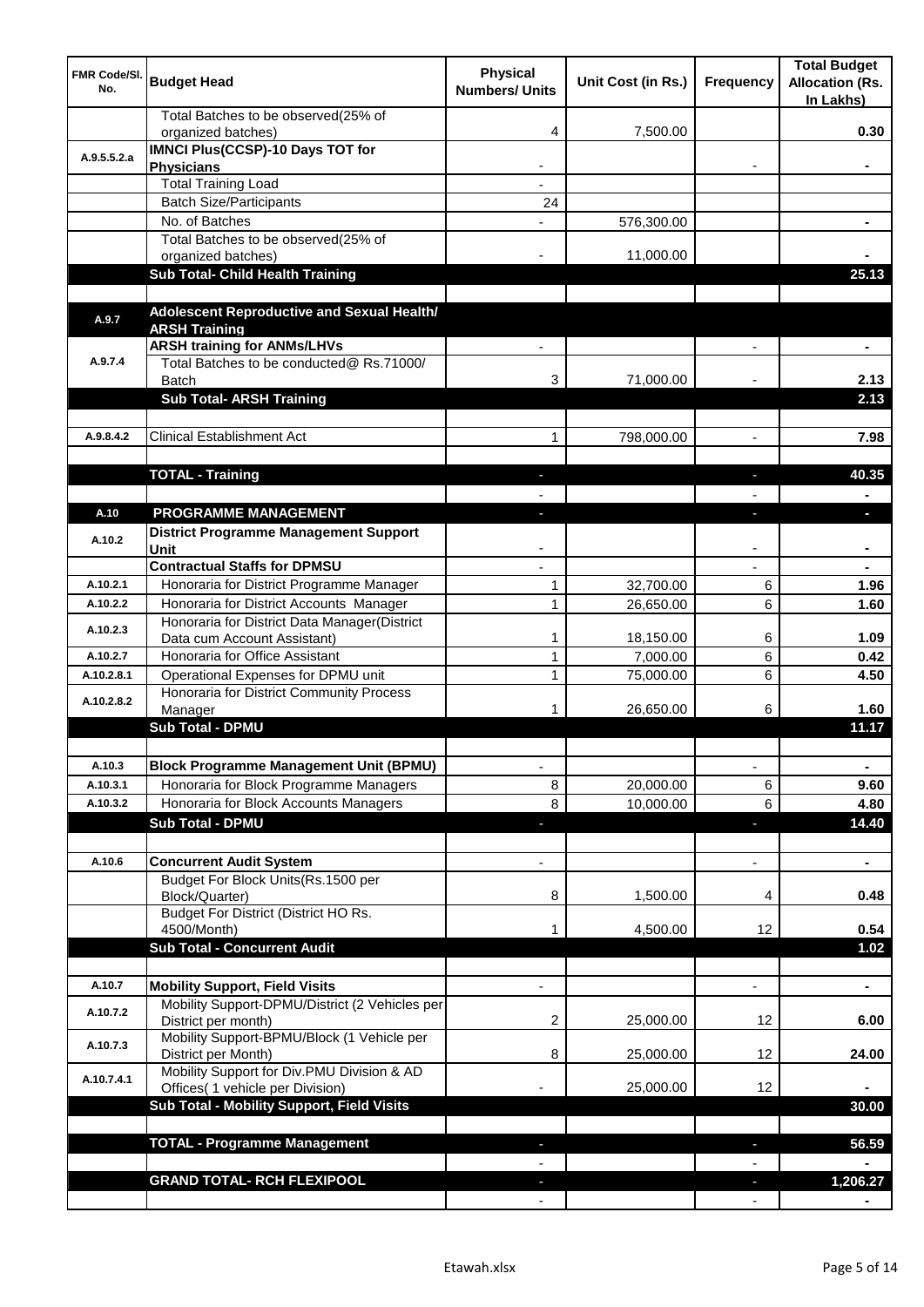| FMR Code/SI.<br>No. | <b>Budget Head</b>                                                         | <b>Physical</b><br><b>Numbers/ Units</b> | Unit Cost (in Rs.) | Frequency | <b>Total Budget</b><br><b>Allocation (Rs.</b><br>In Lakhs) |
|---------------------|----------------------------------------------------------------------------|------------------------------------------|--------------------|-----------|------------------------------------------------------------|
| в                   | <b>MISSION FLEXIPOOL</b>                                                   |                                          |                    |           |                                                            |
| <b>B1</b>           | <b>ASHA</b>                                                                |                                          |                    |           |                                                            |
| B1.1.1.4.2          | ASHA State Trainers - TOT (Module VI&VII)-                                 |                                          |                    |           |                                                            |
|                     | National Level-Cost of TA/DA                                               |                                          | 15,000.00          |           |                                                            |
| B1.1.3.3            | <b>Incentive for FP</b>                                                    |                                          |                    |           |                                                            |
|                     | Incentive for ASHA @ Rs. 1000 if a couple                                  |                                          |                    |           |                                                            |
|                     | adopts permanent methods after 02                                          |                                          |                    |           |                                                            |
| B1.1.3.3.1          | children(Assumed that 15.56 % clients<br>adopts permanent methods after 02 |                                          |                    |           |                                                            |
|                     | children).                                                                 | 552                                      | 1,000.00           |           | 5.52                                                       |
| B1.1.3.5            | <b>Other incentive</b>                                                     |                                          |                    |           |                                                            |
|                     |                                                                            |                                          |                    |           |                                                            |
|                     | On taking Complicated On pregnancy cases                                   |                                          |                    |           |                                                            |
| B1.1.3.5.1          | or New born cases to the health facility                                   |                                          |                    |           |                                                            |
|                     | @Rs.150/- case (up to 3 cases/year)                                        | 1,425                                    | 150.00             | 3         | 6.41                                                       |
|                     | Birth & Death Registration (For 30 birth & 9                               |                                          |                    |           |                                                            |
| B1.1.3.5.3          | deaths/ASHA) -Amount Approved 90% Only                                     |                                          |                    |           |                                                            |
|                     | TA/DA for attending Monthly Meetings                                       | 1,425                                    | 180.00             |           | 2.31                                                       |
| B1.1.3.5.5          | @Rs.100/Meeting - Amount Approved 90%                                      |                                          |                    |           |                                                            |
|                     | Only                                                                       | 1,425                                    | 100.00             | 12        | 15.39                                                      |
|                     | <b>Maternal Death Audit Information</b>                                    |                                          |                    |           |                                                            |
| B1.1.3.5.6          | (@Rs.200/Case)-Amount Approved 50%                                         |                                          |                    |           |                                                            |
|                     | Only                                                                       | 180                                      | 200.00             |           | 0.18                                                       |
| B1.1.3.5.12         | Incentives to ASHA Sangini(@Rs.150 for                                     |                                          |                    |           |                                                            |
|                     | one field visit and 20 visits per month)                                   | ۰                                        | 3,000.00           | 10        | $\blacksquare$                                             |
| B1.1.3.6            | <b>Other Activities</b>                                                    | $\overline{\phantom{a}}$                 |                    |           | $\blacksquare$                                             |
| B1.1.3.6.1          | ASHA Divas/Annual ASHA Samellan-                                           |                                          |                    |           |                                                            |
|                     | (Amount Approved 70% Only)                                                 | 1,425                                    | 250.00             |           | 2.49                                                       |
|                     | <b>ASHA Payment Voucher</b>                                                | 1,425                                    | 25.00              |           | 0.36                                                       |
| B1.1.3.6.3          | <b>ASHA Master Payment Register</b>                                        | 8                                        | 150.00             |           | 0.01                                                       |
|                     | <b>ASHA Sangini Format</b>                                                 | 65                                       | 50.00              |           | 0.03                                                       |
| B1.1.4              | Awards to ASHA's/Link workers                                              | 8                                        | 5,000.00           |           | 0.40                                                       |
| B1.1.5              | <b>ASHA Resource Centre/ASHA Mentoring</b>                                 |                                          |                    |           |                                                            |
|                     | Group<br>Mobility Costs ASHA Mentoring Group for                           |                                          |                    |           |                                                            |
| B1.1.5.4            | district*4 meetings@Rs.2500/meeting                                        | 4                                        | 2,500.00           |           | 0.10                                                       |
|                     | <b>Sub Total - ASHA</b>                                                    |                                          |                    |           | 33.21                                                      |
|                     |                                                                            |                                          |                    |           |                                                            |
| <b>B2</b>           | <b>Untied Funds</b>                                                        | r.                                       |                    |           | $\blacksquare$                                             |
|                     | No. of CHCs/SDH and Amount Approved 71%                                    |                                          |                    |           |                                                            |
| B <sub>2.1</sub>    | Only                                                                       | 8                                        | 50,000.00          | 1         | 2.84                                                       |
| <b>B2.2</b>         | No. of PHCs and Amount Approved 93% Only                                   |                                          |                    |           |                                                            |
|                     |                                                                            | 27                                       | 25,000.00          | 1         | 6.28                                                       |
| <b>B2.3</b>         | No. of Sub Centres and Amount Approved                                     |                                          |                    |           |                                                            |
|                     | 46% Only                                                                   | 162                                      | 10,000.00          | 1         | 7.45                                                       |
| <b>B2.4</b>         | No. of VHNSCs and Amount Approved 36%<br>Only                              | 420                                      | 10,000.00          | 1         | 15.12                                                      |
|                     | <b>Sub Total - Untied Funds</b>                                            |                                          |                    |           | 31.69                                                      |
|                     |                                                                            |                                          |                    |           |                                                            |
| <b>B.3</b>          | <b>Annual Maintenance Grants</b>                                           | E.                                       |                    |           |                                                            |
|                     |                                                                            |                                          |                    |           |                                                            |
| <b>B3.1</b>         | No. of CHCs and Amount Approved 70% Only                                   | 8                                        | 100,000.00         | 1         | 5.60                                                       |
|                     |                                                                            |                                          |                    |           |                                                            |
| <b>B3.2</b>         | No. of PHCs and Amount Approved 69% Only                                   | 23                                       | 50,000.00          | 1         | 7.94                                                       |
| <b>B3.3</b>         | No. of Sub Centres and Amount Approved                                     |                                          |                    |           |                                                            |
|                     | 49% Only                                                                   | 147                                      | 10,000.00          | 1         | 7.20                                                       |
|                     | <b>Sub Total - AMG</b>                                                     | E.                                       |                    | a,        | 20.74                                                      |
|                     |                                                                            |                                          |                    |           |                                                            |
| <b>B.6</b>          | <b>Corpus Grants to HMS/RKS</b>                                            |                                          |                    |           | ٠                                                          |
| <b>B6.1</b>         | District Hospitals (DH+DWH)                                                | 2                                        |                    |           |                                                            |
|                     | Amount Approved for District Hospitals                                     |                                          |                    |           | 5.48                                                       |
| B6.2                | No. of CHCs and Amount Approved 90% Only                                   |                                          |                    |           |                                                            |
|                     |                                                                            | 8                                        | 100,000.00         | 1         | 7.20                                                       |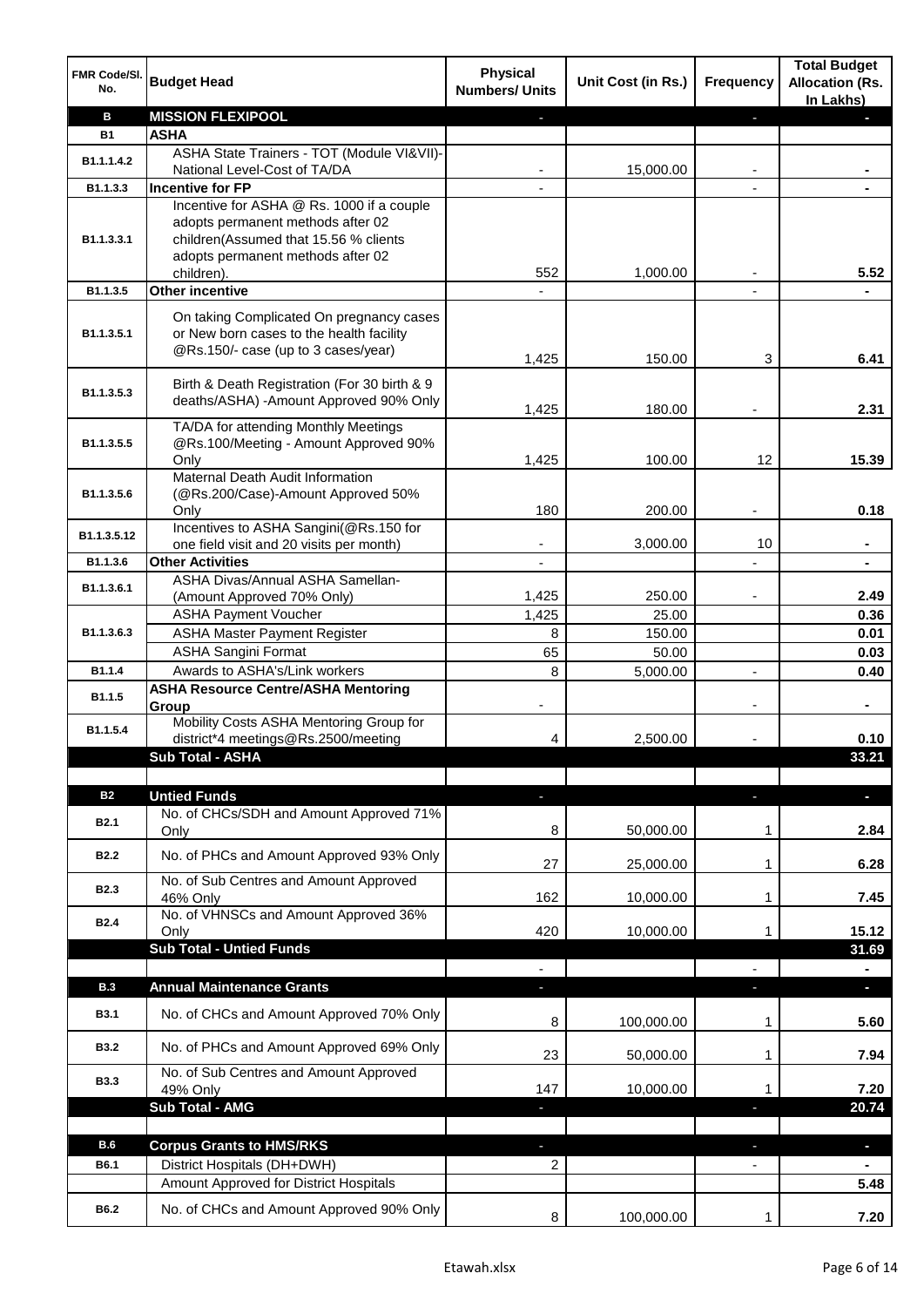| <b>FMR Code/SI.</b><br>No.  | <b>Budget Head</b>                                                                                   | <b>Physical</b><br><b>Numbers/ Units</b> | Unit Cost (in Rs.) | <b>Frequency</b>  | <b>Total Budget</b><br><b>Allocation (Rs.</b><br>In Lakhs) |
|-----------------------------|------------------------------------------------------------------------------------------------------|------------------------------------------|--------------------|-------------------|------------------------------------------------------------|
| B6.3                        | No. of PHCs and Amount Approved 90% Only                                                             | 27                                       | 50,000.00          | 1                 | 12.15                                                      |
|                             | <b>Sub Total - HMS/RKS</b>                                                                           | ٠                                        |                    | J,                | 24.83                                                      |
|                             |                                                                                                      |                                          |                    |                   |                                                            |
| <b>B9</b>                   | <b>Mainstreaming of AYUSH</b>                                                                        | J,                                       |                    | T                 | o.                                                         |
| B.9.1                       | <b>Medical Officers (Only AYUSH)</b>                                                                 |                                          |                    |                   |                                                            |
| B.9.1.1                     | <b>Contractual Medical Officers</b>                                                                  | 15                                       | 24,000.00          | 6                 | 21.60                                                      |
| <b>B.9.2</b>                | <b>AYUSH Pharmacists</b>                                                                             | 12                                       | 9,000.00           | 6                 | 6.48                                                       |
|                             | <b>Sub Total (AYUSH)</b>                                                                             | ٠                                        |                    | J,                | 28.08                                                      |
|                             |                                                                                                      |                                          |                    |                   |                                                            |
| <b>B10</b><br><b>B.10.2</b> | <b>IEC-BCC Activities</b><br><b>Implementation of BCC/IEC Activities at</b><br>district level        |                                          |                    | ı.                | н<br>3.00                                                  |
| B.10.5.2                    | Printing of WIFS Cards, Referral Slips, etc                                                          |                                          |                    | $\blacksquare$    |                                                            |
|                             | WIFS Cards for School Children(No. of Cards)                                                         |                                          | 4.00               |                   |                                                            |
|                             | Sub Total (IEC/BCC)                                                                                  |                                          |                    | ı                 | 3.00                                                       |
|                             |                                                                                                      |                                          |                    |                   |                                                            |
| <b>B15</b>                  | <b>Planning, Implementation and Monitoring</b>                                                       |                                          |                    |                   |                                                            |
| B15.2                       | <b>Quality Assurance</b>                                                                             |                                          |                    |                   |                                                            |
| B15.2.2                     | <b>Quality Assurance Committees</b>                                                                  | $\overline{\phantom{a}}$                 |                    |                   |                                                            |
|                             | <b>Division Level</b>                                                                                | $\blacksquare$                           |                    |                   | $\blacksquare$                                             |
|                             | One time establishment @ Rs. 1.00 Lakh/<br>Division (Amount Approved 50% Only)                       |                                          | 100,000.00         | 1                 |                                                            |
|                             | Operational Expenses @Rs. 5000/month/<br>division (Amount Approved 50% Only)                         | $\overline{\phantom{a}}$                 | 5,000.00           | 12                |                                                            |
|                             | <b>District Level</b>                                                                                | $\overline{\phantom{a}}$                 |                    |                   |                                                            |
|                             | One time establishment @ Rs. 1.00 Lakh/<br>District (Amount Approved 50% Only)                       | 1                                        | 100,000.00         | 1                 | 0.50                                                       |
|                             | Operational Expenses @Rs. 5000/ Month/<br>District (Amount Approved 50% Only)                        | 1                                        | 5,000.00           | 12                | 0.30                                                       |
| B15.2.4                     | <b>Review meetings</b>                                                                               |                                          |                    | ٠                 |                                                            |
| B15.2.4.2                   | <b>Division Level</b>                                                                                |                                          |                    |                   |                                                            |
|                             | Review meetings @ Rs 10000/- per meeting<br>for 4 meeting per division (Amount Approved<br>50% Only) |                                          | 10,000.00          | 4                 |                                                            |
|                             | <b>District Level</b><br>Review meetings @ Rs 10000/- per meeting                                    |                                          |                    |                   |                                                            |
|                             | for 4 meeting per District (Amount Approved                                                          |                                          |                    |                   |                                                            |
|                             | 50% Only)                                                                                            | 1                                        | 10,000.00          | 4                 | 0.20                                                       |
| B15.2.5                     | <b>Other Block Level Activities</b>                                                                  |                                          |                    |                   |                                                            |
| B15.2.5.1                   | Block QA visioning meeting (Orienting<br><b>Block Officials on Facility Solutions Levels-</b>        |                                          |                    |                   |                                                            |
|                             | Amount Approved 50% Only)                                                                            | 1                                        | 35,000.00          | 1                 | 0.18                                                       |
| B15.2.5.2                   | Quality Management System (QMS) training<br>workshop -(Amount Approved 50% Only)                     | 1                                        | 100,000.00         | 1                 | 0.50                                                       |
|                             | <b>Sub Total - Quality Assurance</b>                                                                 |                                          |                    |                   | 1.68                                                       |
|                             |                                                                                                      |                                          |                    |                   | $\blacksquare$                                             |
| B15.3                       | <b>Monitoring and Evaluation</b>                                                                     |                                          |                    |                   |                                                            |
| B15.3.1.6.3                 | Honoraria of Data Entry Operators for MCTS                                                           | 8                                        | 11,000.00          | 6                 | 5.28                                                       |
| B15.3.2                     | <b>Computerization HMIS and E-governance</b>                                                         |                                          |                    |                   |                                                            |
|                             | HMIS Operational Cost (excluding HR & Trainings)-                                                    |                                          |                    |                   |                                                            |
|                             | Expenses for Internet @1500/month/<br>computer for 951 Nos                                           | 10                                       | 1,500.00           | 12                | 1.80                                                       |
|                             | Expenses for Internet Rs.750/pm/block<br>computer(new) for 820 Nos.                                  | 8                                        | 750.00             | $12 \overline{ }$ | 0.72                                                       |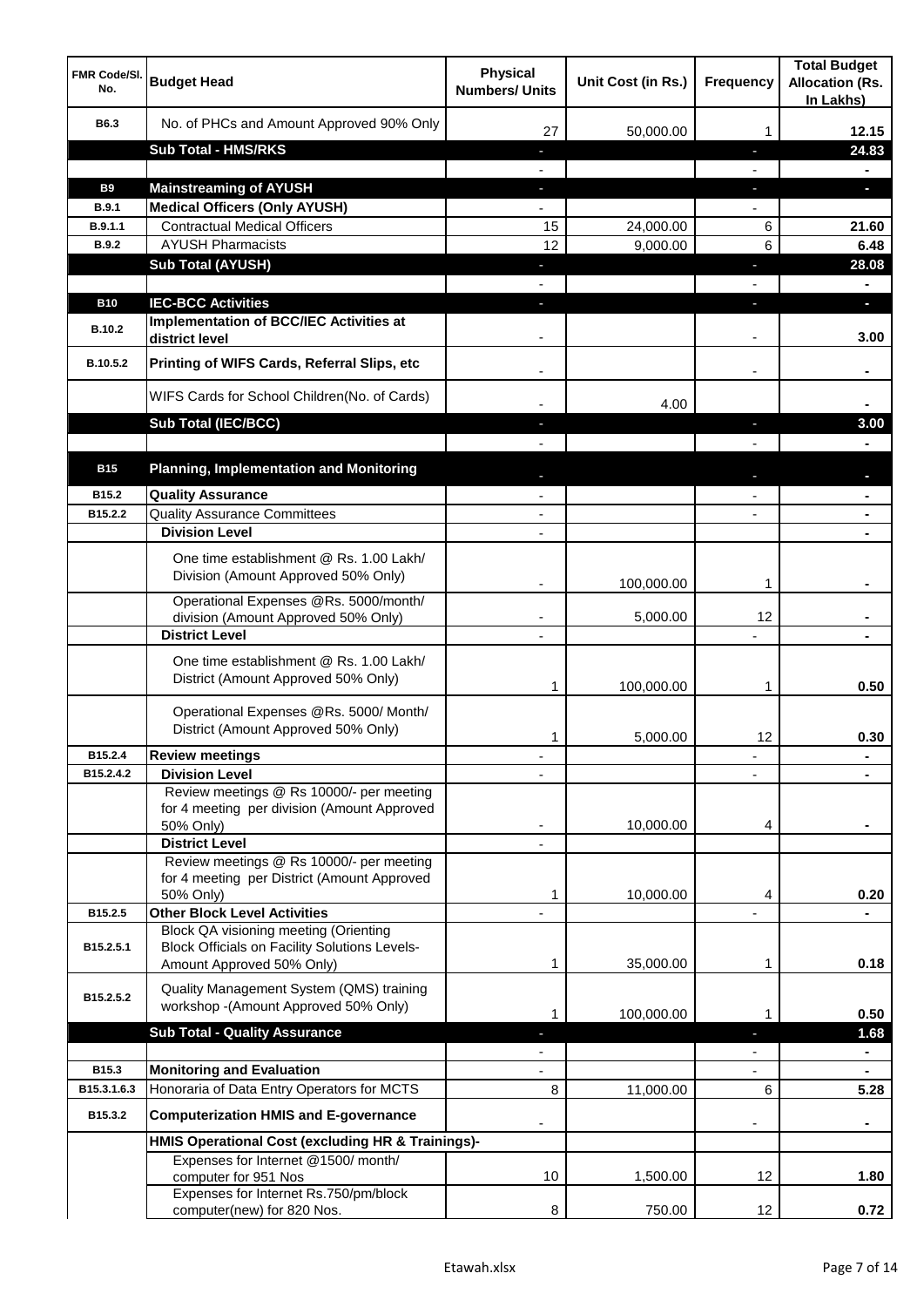| <b>FMR Code/SI.</b><br>No.   | <b>Budget Head</b>                                                                                                | <b>Physical</b><br><b>Numbers/ Units</b> | Unit Cost (in Rs.) | <b>Frequency</b>         | <b>Total Budget</b><br><b>Allocation (Rs.</b><br>In Lakhs) |
|------------------------------|-------------------------------------------------------------------------------------------------------------------|------------------------------------------|--------------------|--------------------------|------------------------------------------------------------|
| B <sub>15</sub> , 3, 2, 1, a | Expenses for Internet Data Card<br>@Rs.750/pm/Computer (new) for 75 Nos.                                          | 1                                        | 750.00             | 12                       | 0.09                                                       |
|                              | Expenses for Internet Data Card<br>@Rs.750/pm/Computer (new) for 18 Nos.                                          |                                          | 750.00             | 12                       |                                                            |
| B15.3.2.1.d                  | Other Office and admin expenses                                                                                   |                                          |                    |                          |                                                            |
| B15.3.2.1.d.2                | Maintenance of Computers/AMC/etc -HMIS<br>(Block -PHC/CHC,CH, CMF (M/F) Old<br>@Rs. 4000/unit for 951 no.         | 10                                       | 4,000.00           | 1                        | 0.40                                                       |
| B15.3.2.1.d.3                | Purchase of computer consumables/Admin<br>Expenses @ Rs.1000.00 for 951 no.-Six<br>Months                         | 10                                       | 1,000.00           | 6                        | 0.60                                                       |
| B15.3.2.2.a                  | MCTS Operational Cost (excluding HR &<br>Trainings)                                                               |                                          |                    |                          |                                                            |
| B15.3.2.2.b                  | Procurement of<br>computers/Printers/Cartridges, etc. -<br>@50,000.00/Computer Systems for 820 No.                | 8                                        | 50,000.00          | 1                        | 4.00                                                       |
| B15.3.2.2.d                  | Other Office and admin expenses<br>@12,000.00 per year -820 No.(New)                                              | 8                                        | 12,000.00          | 1                        | 0.96                                                       |
| B15.3.3                      | Other M & E Activities<br>Review Meetings for MCTS @ Rs                                                           |                                          |                    |                          |                                                            |
| B15.3.3.5                    | 4,000/meeting for 12 meetings<br>Sub Total - Monitoring and Evaluation                                            | 1                                        | 4,000.00           | 12                       | 0.48<br>14.33                                              |
|                              |                                                                                                                   |                                          |                    |                          | $\blacksquare$                                             |
| <b>B.16</b>                  | <b>PROCUREMENT</b>                                                                                                |                                          |                    | J,                       | a.                                                         |
| B <sub>16.1.1</sub>          | <b>Procurement of Equipments: MH</b>                                                                              |                                          |                    |                          |                                                            |
| B16.1.1.2                    | MVA / EVA Kits for Safe Abortion services                                                                         | 10                                       | 2,500.00           | $\overline{\phantom{a}}$ | 0.25                                                       |
| B16.1.6                      | <b>Equipments for ARSH/ School Health</b>                                                                         |                                          |                    | $\overline{a}$           | ۰                                                          |
| B16.1.6.1                    | Equipments for ARSH Clinics (New)                                                                                 |                                          | 15,000.00          | 1                        | $\blacksquare$                                             |
|                              | <b>Sub Total (Procurement of Equipments)</b>                                                                      |                                          |                    |                          | 0.25                                                       |
| B.16.2.1                     | Drugs & supplies for MH                                                                                           | $\blacksquare$                           |                    | $\blacksquare$           | ٠                                                          |
| B.16.2.1.2                   | Drugs for Safe Abortion (No. of MMA<br>estimated in year 2013-14)                                                 | 199                                      | 200.00             |                          | 0.40                                                       |
| B.16.2.4                     | <b>Supplies for IMEP</b>                                                                                          |                                          |                    |                          | ÷                                                          |
| B.16.2.4.1                   | Bio-Medical Waste Management-District<br>level                                                                    |                                          |                    |                          | 14.45                                                      |
| B.16.2.4.2                   | Bio-Medical Waste Management-CHC level                                                                            |                                          |                    | $\overline{\phantom{a}}$ | 12.58                                                      |
| B.16.2.4.3                   | Cleaning/Washing, House keeping and<br>Laundry Management - District Level<br>Cleaning/Washing, House keeping and |                                          |                    | $\blacksquare$           | 29.66                                                      |
| B.16.2.4.4                   | Laundry Management - CHC/PHC Level<br><b>ASHA Drug Kits</b>                                                       |                                          |                    |                          | 19.59                                                      |
| B.16.2.5.2                   | Drug Kit replenishment for ASHAs @ Rs.<br>300/ASHA                                                                | 1,095                                    | 300.00             |                          | 3.29                                                       |
| B.16.2.6                     | Drugs & supplies for WIFS                                                                                         |                                          |                    | $\overline{\phantom{a}}$ |                                                            |
|                              | For Govt. & Govt. aided Schools (Classes VI                                                                       |                                          |                    |                          |                                                            |
|                              | to XII)<br><b>Total Beneficiaries</b>                                                                             | 31,889                                   |                    |                          |                                                            |
|                              | IFA Tables Required at District (Beneficiary*                                                                     |                                          |                    |                          |                                                            |
| B.16.2.6.1                   | 52 Tabs)<br>Albendazole Tablets Required at District                                                              | 1,658,240                                | 0.12               | ٠                        | 1.99                                                       |
| B.16.2.6.2                   | (Beneficiary *2 Tabs)                                                                                             | 63,778                                   | 1.00               |                          | 0.64                                                       |
| B.16.2.7                     | Drugs & Supplies under SHP                                                                                        |                                          |                    |                          | ۰                                                          |
|                              | <b>For Aganwadi Centres</b>                                                                                       |                                          |                    |                          | $\blacksquare$                                             |
|                              | Expected No. of Children at AWCs<br>No. of IFA Bottles (One bottle of 100                                         | 39,125                                   |                    |                          | $\blacksquare$                                             |
|                              | ml./child)                                                                                                        | 39,125                                   | 10.00              |                          | 3.91                                                       |
|                              | Albendazole Tablets (2 tablets per Child)                                                                         | 78,250                                   | 1.00               |                          | 0.78                                                       |
|                              | For Primary Schools(For Govt. & Govt.<br>aided Schools Classes I to V)                                            |                                          |                    |                          |                                                            |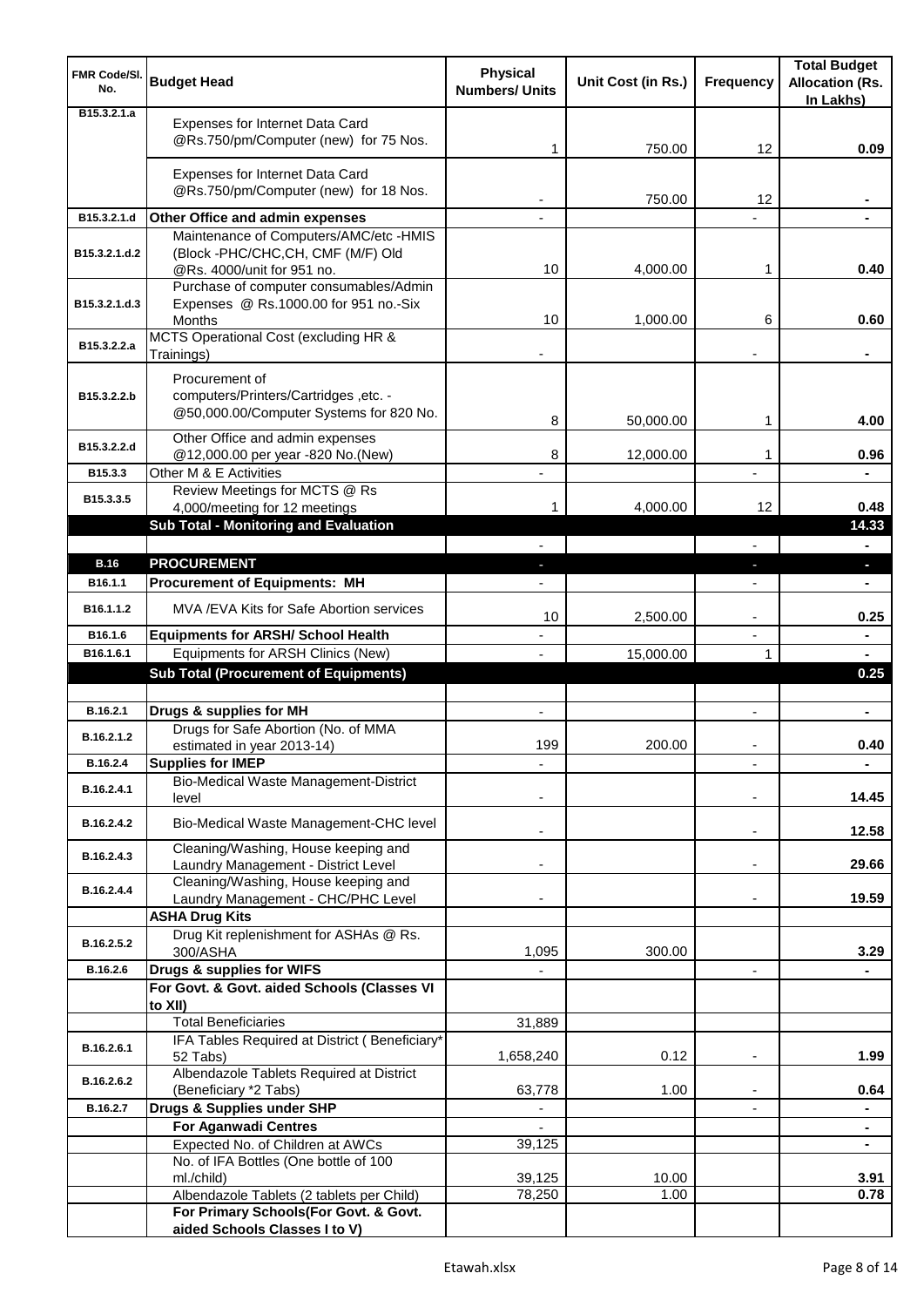| FMR Code/SI.<br>No. | <b>Budget Head</b>                                                                                                | <b>Physical</b><br><b>Numbers/ Units</b> | Unit Cost (in Rs.) | Frequency                | <b>Total Budget</b><br><b>Allocation (Rs.</b><br>In Lakhs) |
|---------------------|-------------------------------------------------------------------------------------------------------------------|------------------------------------------|--------------------|--------------------------|------------------------------------------------------------|
|                     | Expected No. of Children in Schools                                                                               | 57,530                                   |                    |                          |                                                            |
|                     | No. of Tablets Required at District (52 Tabs./<br>Beneficiary)                                                    | 2,991,574                                | 0.12               |                          | 3.59                                                       |
|                     | No. of Tablets Required at District (2 Tabs./<br>Beneficiary)                                                     | 115,061                                  | 1.00               |                          | 1.15                                                       |
|                     | <b>Medicines for Teams</b>                                                                                        |                                          |                    |                          |                                                            |
|                     | No. of Blocks                                                                                                     | 8                                        |                    |                          |                                                            |
|                     | First Time Medicines For Teams (2 Teams<br>in Each Block)                                                         | 16                                       | 18,000.00          |                          | 2.88                                                       |
|                     | Sub Total (Procurement of Drugs & Supplies)                                                                       |                                          |                    |                          | 94.91                                                      |
|                     |                                                                                                                   |                                          |                    |                          |                                                            |
| <b>B.17</b>         | <b>Drugs Warehouses/Logistics Management</b><br>Honoraria of Staff at Regional Drug                               |                                          |                    |                          |                                                            |
|                     | Warehouse                                                                                                         |                                          |                    |                          |                                                            |
|                     | Accountant                                                                                                        |                                          | 10,000.00          | 6                        |                                                            |
|                     | Computer Operator Cum Store Keeper                                                                                |                                          | 10,000.00          | 6                        |                                                            |
|                     | Fork-Lift Operator cum Mechanic                                                                                   |                                          | 6,500.00           | 6                        |                                                            |
| <b>B.17.1</b>       | Fourth class / Loader                                                                                             |                                          | 6,500.00           | 6                        |                                                            |
|                     | Generator Operator cum Electrician                                                                                |                                          |                    | 6                        |                                                            |
|                     |                                                                                                                   | ٠                                        | 5,000.00           | 6                        |                                                            |
|                     | Sweeper<br><b>Armed Guards</b>                                                                                    | ٠                                        | 3,500.00           |                          | $\blacksquare$                                             |
|                     |                                                                                                                   | $\overline{\phantom{a}}$                 | 6,335.00           | 6                        | $\blacksquare$                                             |
|                     | <b>General Guards</b>                                                                                             | ÷,                                       | 5,157.00           | 6                        |                                                            |
|                     | Gardener                                                                                                          | ÷,                                       | 3,000.00           | 6                        | $\blacksquare$                                             |
|                     | Honoraria of Staff at District Drug<br>Warehouse                                                                  |                                          |                    |                          |                                                            |
|                     | Computer Operator Cum Store Keeper                                                                                | $\mathbf{1}$                             | 10,000.00          | 6                        | 0.60                                                       |
| <b>B.17.3</b>       | Generator Operator Cum Mechanic/Electricia                                                                        | $\mathbf{1}$                             | 5,000.00           | 6                        | 0.30                                                       |
|                     | Loader                                                                                                            | $\mathbf{1}$                             | 5,000.00           | 6                        | 0.30                                                       |
|                     | Choukidar                                                                                                         | $\mathbf{1}$                             | 5,000.00           | 6                        | 0.30                                                       |
|                     | Part-time Sweeper                                                                                                 | $\mathbf{1}$                             | 2,500.00           | 6                        | 0.15                                                       |
| <b>B.17.4</b>       | <b>Others</b>                                                                                                     |                                          |                    | L.                       |                                                            |
| B.17.4.1            | Operational Cost for Regional Drug ware House                                                                     |                                          |                    | ۰                        | $\blacksquare$                                             |
|                     | <b>Electricity Charges</b>                                                                                        |                                          |                    |                          | $\blacksquare$                                             |
|                     | Telephone Charges                                                                                                 |                                          |                    |                          | $\blacksquare$                                             |
|                     | POL & Maintenance of DG Sets                                                                                      |                                          |                    |                          | $\blacksquare$                                             |
|                     | Stationary                                                                                                        |                                          |                    |                          | $\blacksquare$                                             |
|                     | Contingency                                                                                                       |                                          |                    |                          | $\blacksquare$                                             |
|                     | <b>Sub Total-Drug Ware Houses</b>                                                                                 |                                          |                    |                          | 1.65                                                       |
|                     | <b>GRAND TOTAL- MISSION FLEXIPOOL</b>                                                                             | E.                                       |                    |                          | 254.36                                                     |
|                     |                                                                                                                   |                                          |                    |                          | ä,                                                         |
| $\mathbf c$         | <b>IMMUNISATION</b>                                                                                               |                                          |                    |                          | н                                                          |
| C.1                 | RI strengthening project (Review meeting,<br>Mobility support, Outreach services etc)                             |                                          |                    |                          |                                                            |
| C.1.a               | Mobility Support for supervision for district<br>level officers @Rs 250000/- Year                                 | 1                                        | 250,000.00         |                          | 2.50                                                       |
| C.1.b               | Mobility support for supervision at State level                                                                   |                                          |                    | $\overline{\phantom{a}}$ | ٠                                                          |
| C.1.c               | Printing and dissemination of Immunization<br>cards, tally sheets, monitoring forms etc.@<br>Rs 10 /- Beneficiary | 50,532                                   | 10.00              |                          | 5.05                                                       |
| C.1.d               | Support for Quarterly State level review                                                                          |                                          |                    |                          |                                                            |
|                     | meetings of district officer                                                                                      |                                          |                    |                          |                                                            |
| C.1.e               | Quarterly review meetings exclusive for RI at<br>district level with Block Mos, CDPO, and                         |                                          |                    |                          |                                                            |
|                     | other stake holders (@ Rs 100/- per                                                                               |                                          |                    |                          |                                                            |
|                     | participant(5 participant / block)                                                                                | 160                                      | 100.00             |                          | 0.16                                                       |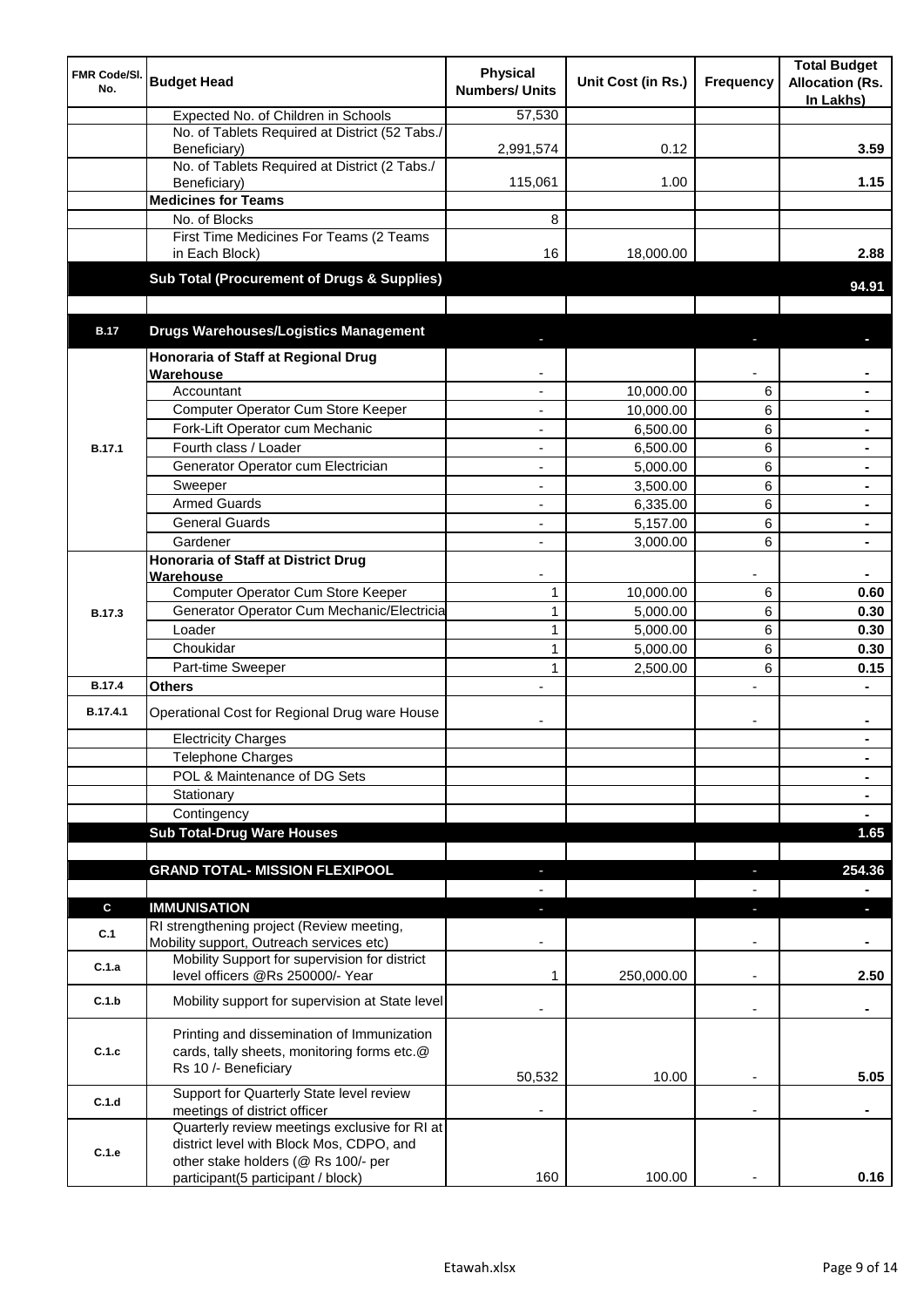| <b>FMR Code/SI.</b><br>No. | <b>Budget Head</b>                                                                                                                                                                                                                                                           | <b>Physical</b><br><b>Numbers/ Units</b> | Unit Cost (in Rs.) | Frequency                | <b>Total Budget</b><br><b>Allocation (Rs.</b><br>In Lakhs) |
|----------------------------|------------------------------------------------------------------------------------------------------------------------------------------------------------------------------------------------------------------------------------------------------------------------------|------------------------------------------|--------------------|--------------------------|------------------------------------------------------------|
| C.1.f                      | Quarterly review meetings exclusive for RI at<br>block level @Rs 50/- per person as<br>honorarium/Asha(For travel) & Rs 25 per<br>person at the disposal of MOIC for meeting<br>expenses (Refreshment, stationery and                                                        |                                          |                    |                          |                                                            |
| C.1.g                      | mis.)<br>Focus on slum & underserved areas in<br>urban areas/alternative vaccinator for slums<br>(Hiring of ANM @ 450/-per session for four<br>sessions/month/slum of 10000 population                                                                                       | 5,176                                    | 75.00              |                          | 3.88                                                       |
|                            | and Rs.300/ month as contingency per slum<br>i.e.Rs.2100/-month/slum of 10000<br>population)                                                                                                                                                                                 | 840                                      | 2,100.00           |                          | 17.64                                                      |
| C.1.h                      | Mobilization of children through ASHA or<br>other mobilizers(@Rs 150/-per session)                                                                                                                                                                                           | 16,116                                   | 150.00             |                          | 24.17                                                      |
| C.1.i                      | Alternative vaccine delivery in hard to reach<br>areas(@Rs 150/-per session)                                                                                                                                                                                                 | 2,568                                    | 150.00             | $\overline{\phantom{a}}$ | 3.85                                                       |
| C.1.j                      | Alternative Vaccine Delivery in other<br>areas(@Rs. 75/- per session)                                                                                                                                                                                                        | 2,568                                    | 75.00              | $\overline{\phantom{a}}$ | 1.93                                                       |
| C.1.k                      | To develop micro plan at sub-centre level(@<br>Rs 100/- per sub centre)<br>For consolidation of micro plans at block                                                                                                                                                         | 169                                      | 100.00             |                          | 0.17                                                       |
| C.1.1                      | level (@ Rs 1000/-per block per PHC and<br>Rs 2000/- per district)                                                                                                                                                                                                           | 10                                       | 1,000.00           |                          | 0.10                                                       |
| C.1.m                      | POL for vaccine delivery from State to<br>district and from district to PHC/CHCs(@ Rs<br>150000/- per district per year)                                                                                                                                                     | 1                                        | 150,000.00         | $\overline{\phantom{a}}$ | 1.50                                                       |
| C.1.n                      | Consumables for computer including<br>provision for internet access for RIMS (@ Rs<br>400/- per month per district)                                                                                                                                                          | 1                                        | 400.00             | 12                       | 0.05                                                       |
| C.1.o                      | Red/Black plastic bags etc.(@ Rs 3 per bag<br>and 2 bags per session)                                                                                                                                                                                                        | 35,200                                   | 3.00               | 2                        | 2.11                                                       |
| C.1.p                      | Hub Cutter/Bleach/Hypochlorite solution/<br>Twin buckets(@ Rs 1200/- per PHC/CHC                                                                                                                                                                                             | 8                                        | 1,200.00           | $\overline{\phantom{a}}$ | 0.10                                                       |
| C.1.q                      | per year)<br>Safety Pits(@ Rs 5250/- per pit)                                                                                                                                                                                                                                | 4                                        | 5,250.00           | $\blacksquare$           | 0.21                                                       |
|                            | Other Specific requirement                                                                                                                                                                                                                                                   |                                          |                    | $\blacksquare$           |                                                            |
|                            | Fund for annual maintenance operation of<br>WIC/WIF at division level @ Rs.40000/unit<br>of WIC/WIF                                                                                                                                                                          |                                          | 40,000.00          |                          |                                                            |
| C.1.r                      | POL for generators and operational<br>expenses at divisional vaccine storage point<br>@ Rs 2.00 Lakhs/ year/division vaccine                                                                                                                                                 |                                          |                    |                          |                                                            |
|                            | store points<br>Electricity bill for WIC/WIF AT state and<br>divisional level @ Rs 1.50Lakhs/year                                                                                                                                                                            |                                          | 200,000.00         |                          |                                                            |
|                            | /division store points                                                                                                                                                                                                                                                       |                                          | 150,000.00         |                          |                                                            |
|                            | <b>AEFI Kits</b>                                                                                                                                                                                                                                                             | 51                                       | 200.00             |                          | 0.10                                                       |
| C.2                        | <b>Salary of Contractual Staffs</b>                                                                                                                                                                                                                                          |                                          |                    |                          |                                                            |
| C.2.2                      | <b>Computer Assistants at District level</b>                                                                                                                                                                                                                                 | 1                                        | 10,000.00          | 6                        | 0.60                                                       |
| C.3                        | <b>Training under Immunisation</b>                                                                                                                                                                                                                                           |                                          |                    |                          |                                                            |
| C.3.1                      | District level Orientation training including<br>Hep B, Measles, AEFI & JE(wherever<br>required) for 2 days ANM, Multi Purpose<br>Health Worker (Male), LHV, Health Assistant<br>(Male/Female), Nurse Midwives, BEEs &<br>other staff (as per RCH norms) @ Rs<br>46200/batch | 1                                        | 46,200.00          |                          | 0.46                                                       |
| C.3.2                      | Three day training including Hep B, Measles<br>& JE(wherever required) of Medical Officers<br>of RI using revised MO training module) @<br>Rs 65600/ batch                                                                                                                   | 24                                       | 65,600.00          |                          | 15.74                                                      |
| C.3.4                      | Two days cold chain handlers training for<br>block level cold chain handlers by State and<br>district cold chain officers @ Rs 26600/batch                                                                                                                                   | 25                                       | 26,600.00          |                          | 6.65                                                       |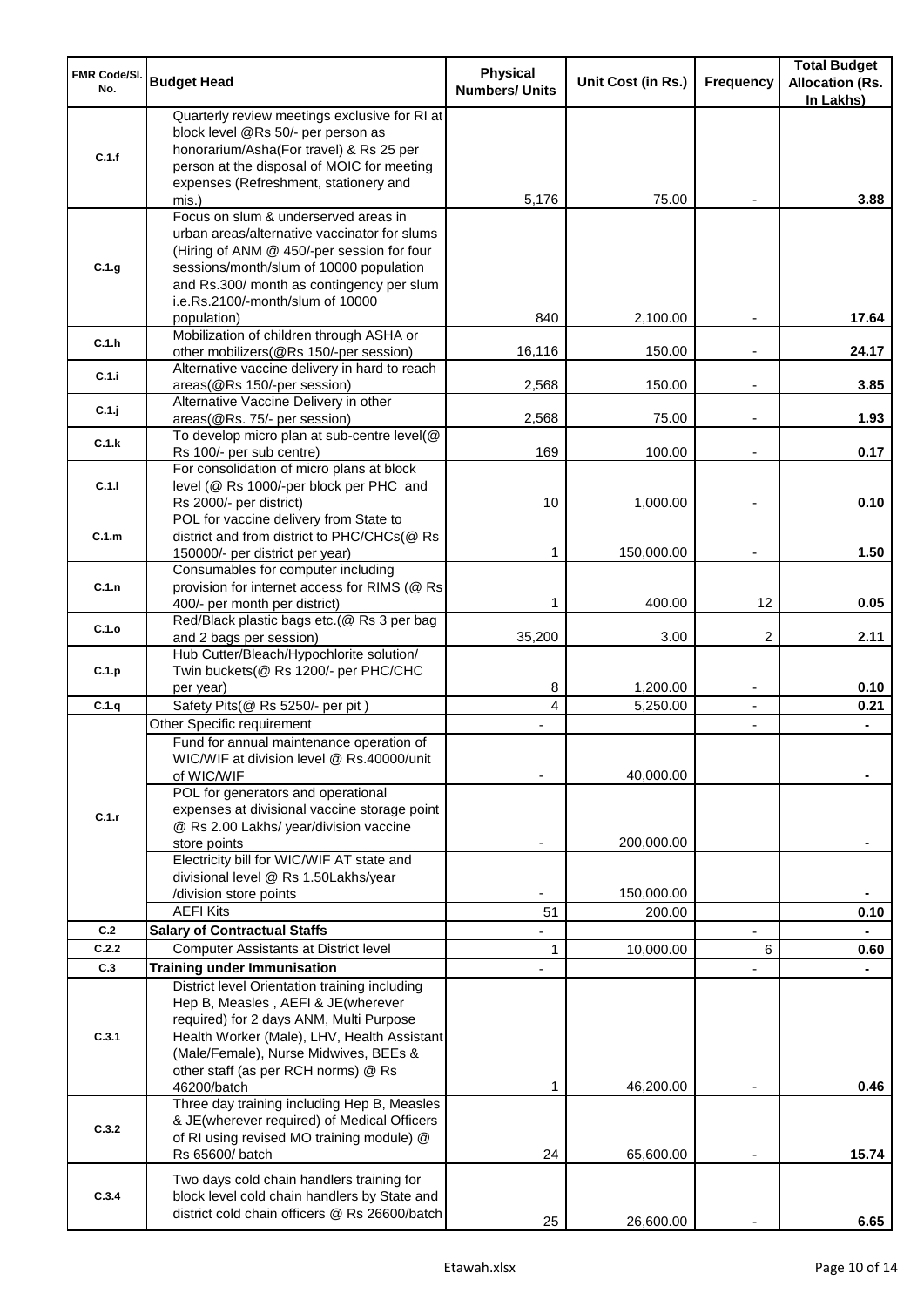| FMR Code/SI.<br>No. | <b>Budget Head</b>                                                                                                                   | <b>Physical</b><br><b>Numbers/ Units</b> | Unit Cost (in Rs.) | Frequency | <b>Total Budget</b><br><b>Allocation (Rs.</b><br>In Lakhs) |
|---------------------|--------------------------------------------------------------------------------------------------------------------------------------|------------------------------------------|--------------------|-----------|------------------------------------------------------------|
| C.3.5               | One day training of block level data handlers<br>by DIOs and District cold chain officer to<br>train about the reporting formats of  |                                          |                    |           |                                                            |
|                     | immunization @ Rs 300/ person                                                                                                        | 9                                        | 300.00             | ٠         | 0.03                                                       |
| C.3.6               | Intensified immunization training of front line<br>workers @ Rs 86660/batch                                                          | 12                                       | 86,660.00          |           | 10.40                                                      |
| C.4                 | <b>Cold Chain Maintenance</b>                                                                                                        |                                          |                    |           |                                                            |
|                     | Cold chain maintenance at PHC/CHC Level<br>(@Rs. 750/PHC/CHC per year)                                                               | 12                                       | 750.00             |           | 0.09                                                       |
|                     | Cold chain maintenance at District Level<br>(@Rs. 15000/year)                                                                        | 1                                        | 15,000.00          |           | 0.15                                                       |
| C.5                 | Asha Incentives- for full immunization @<br>RS.100 per child for full immunization in first<br>year and Rs.50 per child for ensuring |                                          |                    |           |                                                            |
|                     | complete immunization up to 2nd year of<br>age.(94.22% of the fund)                                                                  | 43,136                                   | 150.00             |           | 60.96                                                      |
|                     | <b>TOTOAL - ROUTINE IMMUNIZATION</b>                                                                                                 |                                          |                    |           | 158.61                                                     |
|                     |                                                                                                                                      |                                          |                    |           |                                                            |
| D                   | <b>National Disease Control Programmes</b>                                                                                           |                                          |                    |           | $\overline{\phantom{a}}$                                   |
|                     |                                                                                                                                      |                                          |                    |           |                                                            |
| E                   | <b>Integrated Disease Surveillance Project</b><br>(IDSP)                                                                             |                                          |                    |           |                                                            |
| E.1                 | Operational Costs (Rs. 25000/0 per Month)<br>including 10 Medical Colleges                                                           |                                          |                    |           | 3.00                                                       |
| E.2                 | Remuneration for Contractual Human Resource                                                                                          |                                          |                    |           |                                                            |
| E.2.1               | Epidemiologist (Rs. 27500-44000)                                                                                                     |                                          |                    |           | 3.96                                                       |
| E.2.2               | Microbiologist (Rs. 27500-44000)                                                                                                     |                                          |                    |           |                                                            |
| E.3.2               | Data Manager (Rs. 18000 per Mth)                                                                                                     |                                          |                    |           | 1.62                                                       |
| E.3.3               | Data Entry Operator (Rs. 11000/mth)                                                                                                  |                                          |                    |           | 2.64                                                       |
|                     | Training                                                                                                                             |                                          |                    |           |                                                            |
|                     | Medical Officers (3 days) @ Rs 50000 /                                                                                               |                                          |                    |           |                                                            |
| E.8                 | Batch, for one batch<br>Hospital Pharmacists/Nurses Training (1                                                                      |                                          |                    |           | $\blacksquare$                                             |
|                     | day) @ Rs.38000 / Batch for 1 batch                                                                                                  |                                          |                    |           |                                                            |
|                     | One Day Training of Medical College Doctors                                                                                          |                                          |                    |           | 0.50                                                       |
| E.8                 | Costs on account of Newly Formed Districts                                                                                           |                                          |                    |           |                                                            |
|                     | <b>TOTAL-IDSP</b>                                                                                                                    |                                          |                    |           | 11.72                                                      |
|                     |                                                                                                                                      |                                          |                    |           |                                                            |
| F                   | <b>National Vector Borne Disease Control</b><br><b>Programme (NVBDCP)</b>                                                            |                                          |                    |           |                                                            |
| F.1.1               | <b>Malaria</b>                                                                                                                       |                                          |                    |           | $\overline{\phantom{a}}$                                   |
| F.1.1.b             | <b>ASHA Incentives</b>                                                                                                               |                                          |                    |           | 1.25                                                       |
| F.1.1.d             | Monitoring, Evaluation & Supervision &<br>Epidemic preparedness including mobility                                                   |                                          |                    |           | 1.50                                                       |
| F.1.1.e             | <b>IEC/BCC</b>                                                                                                                       |                                          |                    |           | 0.42                                                       |
| F.1.1.g             | Training/Capacity Building                                                                                                           |                                          |                    |           | 0.25                                                       |
|                     | Sub Total - Malaria                                                                                                                  |                                          |                    |           | 3.42                                                       |
| F.1.2               | Dengue & Chikungunya                                                                                                                 |                                          |                    |           |                                                            |
| F.1.2.a(iⅈ)         | Strengthening Surveillance for Apex Referral<br>Lab & Sentinel Surveillance Hospital                                                 |                                          |                    |           |                                                            |
| F.1.2.c             | Monitoring/Supervision and Rapid Response                                                                                            |                                          |                    |           | 0.50                                                       |
| F.1.2.d             | <b>Epidemic Preparedness</b>                                                                                                         |                                          |                    |           | 0.10                                                       |
| F.1.2.e             | Case Management<br>Vector Control And Environmental                                                                                  |                                          |                    |           | 0.10                                                       |
| F.1.2.f             | Management                                                                                                                           |                                          |                    |           | $\overline{\phantom{a}}$                                   |
| F.1.2.g             | IEC/ BCC for Social Mobilization                                                                                                     |                                          |                    |           | 0.30                                                       |
| F.1.2.i             | Training/Workshop                                                                                                                    |                                          |                    |           | 0.30                                                       |
|                     | Sub Total - Dengue & Chikungunya                                                                                                     |                                          |                    |           | 1.30                                                       |
| F.1.3               | <b>AES/JE</b>                                                                                                                        |                                          |                    |           |                                                            |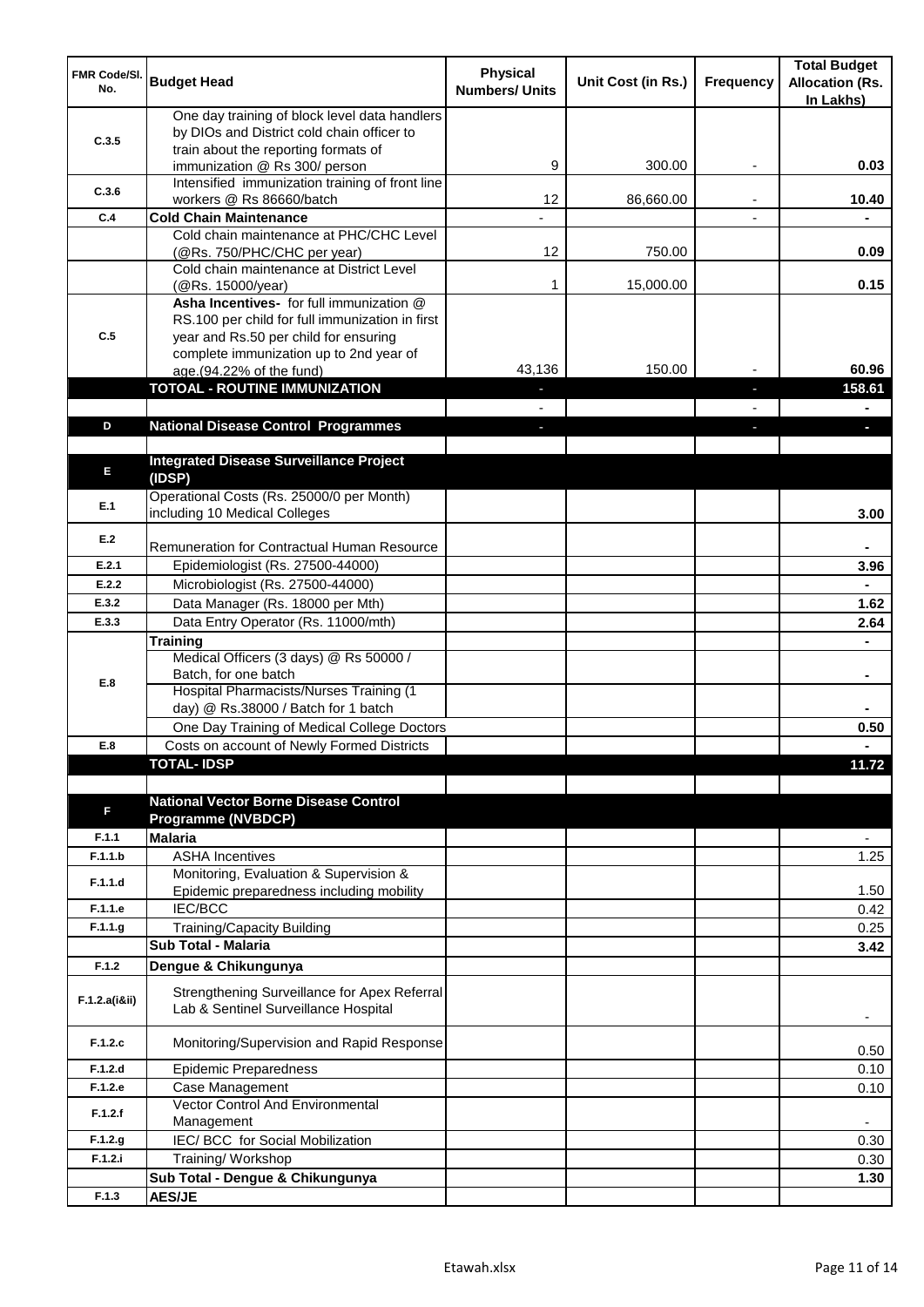| <b>FMR Code/SI.</b><br>No. | <b>Budget Head</b>                                                                                                                                                                                                                                                    | <b>Physical</b><br><b>Numbers/ Units</b> | Unit Cost (in Rs.) | <b>Frequency</b> | <b>Total Budget</b><br><b>Allocation (Rs.</b><br>In Lakhs) |
|----------------------------|-----------------------------------------------------------------------------------------------------------------------------------------------------------------------------------------------------------------------------------------------------------------------|------------------------------------------|--------------------|------------------|------------------------------------------------------------|
| F.1.3.a                    | Strengthening of Sentinel sites which will<br>include Diagnostics and Case Management,<br>supply of kits by Gol                                                                                                                                                       |                                          |                    |                  |                                                            |
| F.1.3.b                    | IEC / BCC Activities & printing material<br>pertaining to JE / AES                                                                                                                                                                                                    |                                          |                    |                  |                                                            |
| F.1.3.c                    | Capacity Building in case management of<br>Medical Officer and paramedical from                                                                                                                                                                                       |                                          |                    |                  |                                                            |
|                            | PHC/CHC at district level.                                                                                                                                                                                                                                            |                                          |                    |                  |                                                            |
| F.1.3.d                    | Monitoring and supervision<br>Procurement of Insecticides (Technical                                                                                                                                                                                                  |                                          |                    |                  |                                                            |
| F.1.3.e                    | Malathion)<br>Thermal Fog Machine (Small) @ 0.85                                                                                                                                                                                                                      |                                          |                    |                  |                                                            |
| F.1.3.f                    | lac/machine                                                                                                                                                                                                                                                           |                                          |                    |                  |                                                            |
| F.1.3.g                    | Operational cost for Malathion fogging (As<br>per Availability of 3 MT Technical Malathion<br>per district)                                                                                                                                                           |                                          |                    |                  |                                                            |
| $F.1.3.$ j                 | Paediatric ICU Establishment and HR &<br>operational cost for Paediatric ICU in<br><b>Endemic Districts</b>                                                                                                                                                           |                                          |                    |                  |                                                            |
| F.1.3.k                    | ASHA Insentivization for sensitizing<br>community                                                                                                                                                                                                                     |                                          |                    |                  |                                                            |
|                            | Sub Total - AES/JE                                                                                                                                                                                                                                                    |                                          |                    |                  |                                                            |
| F.1.4                      | <b>Lymphatic Filariasis</b>                                                                                                                                                                                                                                           |                                          |                    |                  |                                                            |
| F.1.4.a                    | State Task Force, STAC Meeting, printing<br>forms & register/ Mobility support, district<br>coordination meeting, sensitization of media<br>etc., Morbidity management, monitoring &<br>supervision and mobility support for Rapid<br>response including Line listing |                                          |                    |                  | 2.90                                                       |
| F.1.4.b                    | Micro Filaria Survey                                                                                                                                                                                                                                                  |                                          |                    |                  | 0.49                                                       |
| F.1.4.c                    | Post MDA Assessment by medical colleges<br>(Govt,& Private)/ ICMR institutions                                                                                                                                                                                        |                                          |                    |                  | 0.15                                                       |
| F.1.4.d                    | Training / Sensitization of district level<br>officers on ELF & Drug Distributors /<br>Peripheral health workers                                                                                                                                                      |                                          |                    |                  | 1.75                                                       |
| F.1.4.e                    | Specific IEC/ BCC at State, districts, PHC,<br>Sub Centre & village lable VHSC/GKs                                                                                                                                                                                    |                                          |                    |                  | 1.10                                                       |
| F.1.4.f                    | Honorarium for Drug Distributors including<br>ASHA & Supervisors involve in MDA                                                                                                                                                                                       |                                          |                    |                  | 3.30                                                       |
| F.1.4.h.ii                 | M.F.Survey in Non Endemic districts                                                                                                                                                                                                                                   |                                          |                    |                  |                                                            |
|                            | Sub Total - Lymphatic Filariasis                                                                                                                                                                                                                                      |                                          |                    |                  | 9.69                                                       |
| F.1.5<br>F.1.5             | <b>Kalazar</b>                                                                                                                                                                                                                                                        |                                          |                    |                  |                                                            |
| F.1.5.a                    | Case Search/ Camp Approach<br>Spray Pumps & Accessories                                                                                                                                                                                                               |                                          |                    |                  | $\overline{\phantom{a}}$<br>$\blacksquare$                 |
| F.1.5.b                    | Operational Cost for Spray including Spray<br>Wages & Pending liability of spray wages                                                                                                                                                                                |                                          |                    |                  |                                                            |
| F.1.5.c                    | Mobility / P.O.L./ Supervision                                                                                                                                                                                                                                        |                                          |                    |                  |                                                            |
| F.1.5.d                    | Monitoring & Evaluation                                                                                                                                                                                                                                               |                                          |                    |                  |                                                            |
| F.1.5.e / F.1.5.f          | Training for Spraying /IEC/<br>BCC/Advocacy/Incentive to ASHA/Loss of<br>Wages                                                                                                                                                                                        |                                          |                    |                  |                                                            |
|                            | Sub Total - Kalazar                                                                                                                                                                                                                                                   |                                          |                    |                  | $\blacksquare$                                             |
|                            | <b>Cash grant for Decentralized commodities</b><br>for Malaria + Filaria F.6                                                                                                                                                                                          |                                          |                    |                  |                                                            |
| F.6(a,b,c,k)               | Drugs (Chloroquine, Primaquine 2.5/7.5mg)<br>and ACT                                                                                                                                                                                                                  |                                          |                    |                  | 0.35                                                       |
| F.6.f                      | D.E.C.                                                                                                                                                                                                                                                                |                                          |                    |                  | 4.30                                                       |
| F.6.h                      | NS 1 antigen Kit<br>Dengue<br>Larvicidal (Temephos, Bti(AS)/Bti (wp)(for                                                                                                                                                                                              |                                          |                    |                  | 0.05                                                       |
| F.6.i                      | polluted and non polluted water)                                                                                                                                                                                                                                      |                                          |                    |                  | 0.40                                                       |
|                            | <b>Sub Total- Dec.Commodities</b>                                                                                                                                                                                                                                     |                                          |                    |                  | 5.10                                                       |
|                            | <b>TOTAL-NVBDCP</b>                                                                                                                                                                                                                                                   |                                          |                    |                  | 19.51                                                      |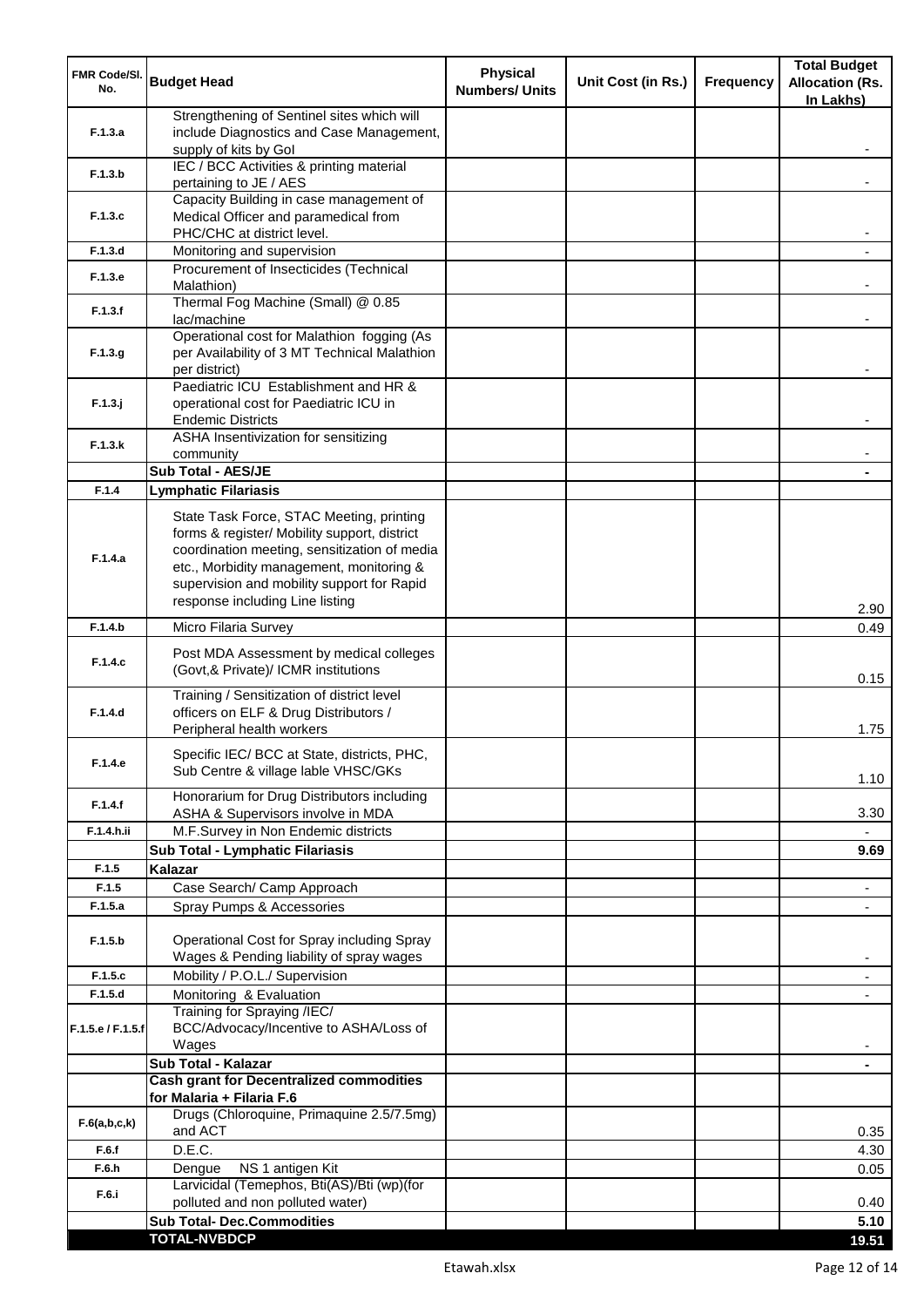| FMR Code/SI.<br>No. | <b>Budget Head</b>                                                                   | <b>Physical</b><br><b>Numbers/ Units</b> | Unit Cost (in Rs.) | <b>Frequency</b> | <b>Total Budget</b><br><b>Allocation (Rs.</b><br>In Lakhs) |
|---------------------|--------------------------------------------------------------------------------------|------------------------------------------|--------------------|------------------|------------------------------------------------------------|
|                     |                                                                                      |                                          |                    |                  |                                                            |
| G                   | <b>National Leprosy Eradication</b><br>Programme(NLEP)                               |                                          |                    |                  |                                                            |
| G.1                 | <b>Case Detection and Management</b>                                                 |                                          |                    |                  |                                                            |
|                     | Specific Plan for high endemic blocks of low                                         |                                          |                    |                  |                                                            |
| G.1.1               | endemic districts                                                                    |                                          |                    |                  |                                                            |
|                     | No. of High endemic blocks in Low endemic<br>Districts (ANCDR more than 10)          |                                          |                    |                  |                                                            |
|                     | House to House Visit by Search team                                                  |                                          |                    |                  |                                                            |
|                     | Confrmaton of suspect                                                                |                                          |                    |                  |                                                            |
|                     | Intensive IEC Activity                                                               |                                          |                    |                  |                                                            |
| G.1.2               | <b>Services in Urban services</b>                                                    |                                          |                    |                  |                                                            |
|                     | Urban Project 2 Mega cities, 2 medium City                                           |                                          |                    |                  |                                                            |
|                     | 2, 8 Medium City 1, 40 Townships                                                     |                                          |                    |                  | 1.14                                                       |
| G.1.3               | <b>ASHA involvement</b>                                                              |                                          |                    |                  |                                                            |
|                     | <b>ASHA Sensitization</b>                                                            |                                          |                    |                  | 0.130                                                      |
|                     | <b>ASHA Incentive for Services</b>                                                   |                                          |                    |                  | 0.120                                                      |
| G.1.4               | <b>Materials &amp; Supplies</b>                                                      |                                          |                    |                  |                                                            |
|                     | Supportive Drugs & Dressing materials                                                |                                          |                    |                  | 0.40                                                       |
|                     | Laboratory reagents and equipments                                                   |                                          |                    |                  |                                                            |
|                     | scalpels etc.                                                                        |                                          |                    |                  | 0.08                                                       |
|                     | Printing works                                                                       |                                          |                    |                  | 0.13                                                       |
| G.1.5               | <b>NGO Services</b>                                                                  |                                          |                    |                  | $\blacksquare$                                             |
| G.2                 | <b>DPMR</b>                                                                          |                                          |                    |                  | $\blacksquare$                                             |
|                     | MCR Protective Footwear (12500 pairs)                                                |                                          |                    |                  | 0.50                                                       |
|                     | Aids Appliances, Self Care Kit items etc.<br>Welfare allowance for RCS patients @ Rs |                                          |                    |                  | 0.17                                                       |
|                     | 8000                                                                                 |                                          |                    |                  |                                                            |
|                     | Reimbursement to institutions for RCS                                                |                                          |                    |                  |                                                            |
|                     | Screening cum Self Care Camp                                                         |                                          |                    |                  | 0.10                                                       |
| G.3                 | <b>IEC</b>                                                                           |                                          |                    |                  |                                                            |
|                     | Mass Media (TV, Radio, Press etc.)                                                   |                                          |                    |                  | 0.39                                                       |
|                     | Outdoor Media (Posters, Banners, Kiosk,                                              |                                          |                    |                  |                                                            |
|                     | Hoardings, Display boards, Miking etc.)                                              |                                          |                    |                  | 0.23                                                       |
|                     | Rural Media (Folk shows etc.)                                                        |                                          |                    |                  | 0.20                                                       |
| G.4                 | Advocacy meeting<br><b>Human Resource</b>                                            |                                          |                    |                  | 0.05                                                       |
|                     | District Leprosy Consultant in high endemic                                          |                                          |                    |                  |                                                            |
|                     | districts                                                                            |                                          |                    |                  | $\blacksquare$                                             |
|                     | Physiotherapist in high endemic districts                                            |                                          |                    |                  | $\blacksquare$                                             |
|                     | PMW @ Rs 16000 per month                                                             |                                          |                    |                  | 1.44                                                       |
| G.5                 | Programme management                                                                 |                                          |                    |                  | $\blacksquare$                                             |
|                     | For Contractual Staff                                                                |                                          |                    |                  |                                                            |
|                     | Rent, Telephone, Electricity, P&T charges,<br>Miscellaneous                          |                                          |                    |                  | 0.35                                                       |
|                     | DLO Office Consumables eg.Stationery                                                 |                                          |                    |                  |                                                            |
|                     | Items, Pendrive, CD etc.                                                             |                                          |                    |                  | 0.30                                                       |
|                     | Mobility Support- Vehicle hiring, POL and                                            |                                          |                    |                  |                                                            |
|                     | Maintenance for District Nucleus Team                                                |                                          |                    |                  |                                                            |
|                     | one tenth)                                                                           |                                          |                    |                  | 0.15                                                       |
| G.6                 | <b>Others</b>                                                                        |                                          |                    |                  |                                                            |
|                     |                                                                                      |                                          |                    |                  |                                                            |
|                     | Travel expense for regular staff for specific                                        |                                          |                    |                  |                                                            |
|                     | programme/ training needs / awards etc.<br><b>TOTAL - NLEP</b>                       |                                          |                    |                  | 0.065                                                      |
|                     |                                                                                      |                                          |                    |                  | 5.94                                                       |
|                     | <b>Revised National Tuberculosis Control</b>                                         |                                          |                    |                  |                                                            |
| П                   | <b>Programme (RNTCP)</b>                                                             |                                          |                    |                  |                                                            |
| 1.1                 | <b>Civil Works</b>                                                                   |                                          |                    |                  | 6.77                                                       |
| 1.2                 | <b>Laboratory Materials</b>                                                          |                                          |                    |                  | 4.68                                                       |
| 1.3                 | Honorarium                                                                           |                                          |                    |                  | 3.61                                                       |
| 1.4                 | <b>IEC/Publicity</b>                                                                 |                                          |                    |                  | 1.64                                                       |